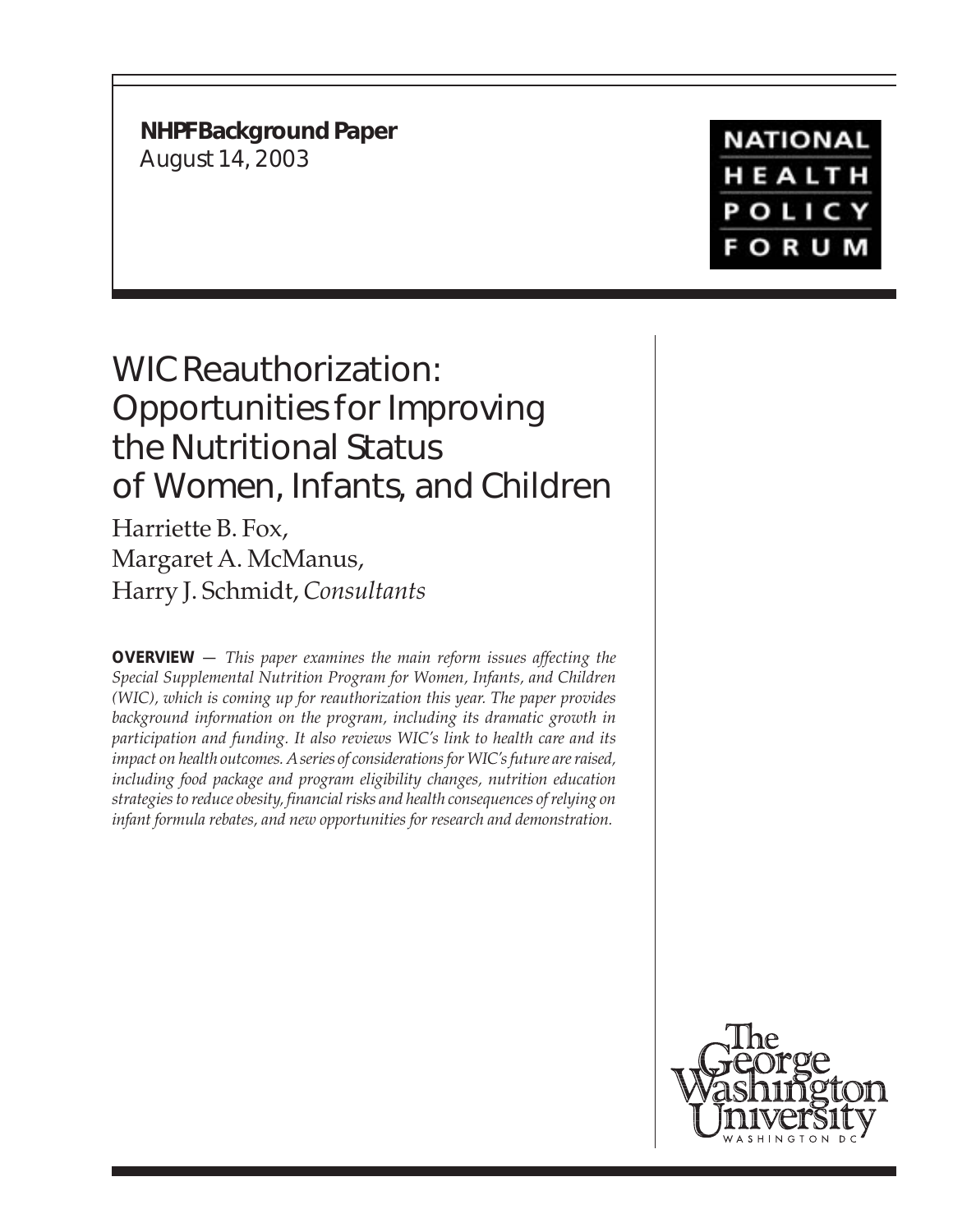# WIC Reauthorization: Opportunities for Improving the Nutritional Status of Women, Infants, and Children

Almost daily it seems that new reports are released documenting the growing problem of obesity among Americans and underscoring its association with a wide range of medical problems. Rates of type 2 diabetes, hypertension, and orthopedic problems all have been shown to be increasing as a result of the dramatic rise in obesity. In addition, recent studies have reported a direct relationship between the amount of excessive weight and the risk of a wide range of cancer deaths<sup>1</sup> and birth defects.2 While the culprit is not solely poor nutrition—the sedentary lifestyle of Americans is also at fault—greater attention is being placed on the role that our nation's food and nutrition programs can play in combating the obesity epidemic and, more generally, improving health. Consequently, members of Congress who sit on the traditional health care committees are realizing they need to understand more about the various food and nutrition programs run by the U.S. Department of Agriculture (USDA). One of the most important of these is the Special Supplemental Nutrition Program for Women, Infants, and Children (WIC), the nation's major nutrition program for pregnant, postpartum, and breastfeeding women; infants; and young children.

The WIC program comes up for reauthorization this year. There is some debate about the extent to which this program might be strengthened. The program, which has grown dramatically since its inception, has the strong support of nutrition and child advocates as well as members of Congress. It has long been credited with improving birth outcomes, reducing childhood anemia, and improving breastfeeding rates. However, WIC was launched in response to concern over malnutrition and, while nutritional inadequacies persist to some degree, national attention is now focused on reports of unprecedented obesity, particularly among low-income populations.3 In addition, the program today serves a more culturally diverse population with a wider range of traditional food preferences. For these and other reasons, many are interested in better understanding the program and considering ways to enhance its role in achieving national health objectives, including obesity reduction.

WIC's various stakeholders regard it as a highly beneficial program for participating women, infants, and children, although each of their perceptions of these benefits may be somewhat different. For the child **National Health Policy Forum**

2131 K Street NW, Suite 500 Washington DC 20037 202/872-1390 202/862-9837 [fax] nhpf@gwu.edu [e-mail] www.nhpf.org [web]

**Judith Miller Jones** *Director*

**Judith D. Moore** *Co-Director*

**Sally Coberly** *Deputy Director*

**Michele Black** *Publications Director*

**NHPF** is a nonpartisan education and information exchange for federal health policymakers.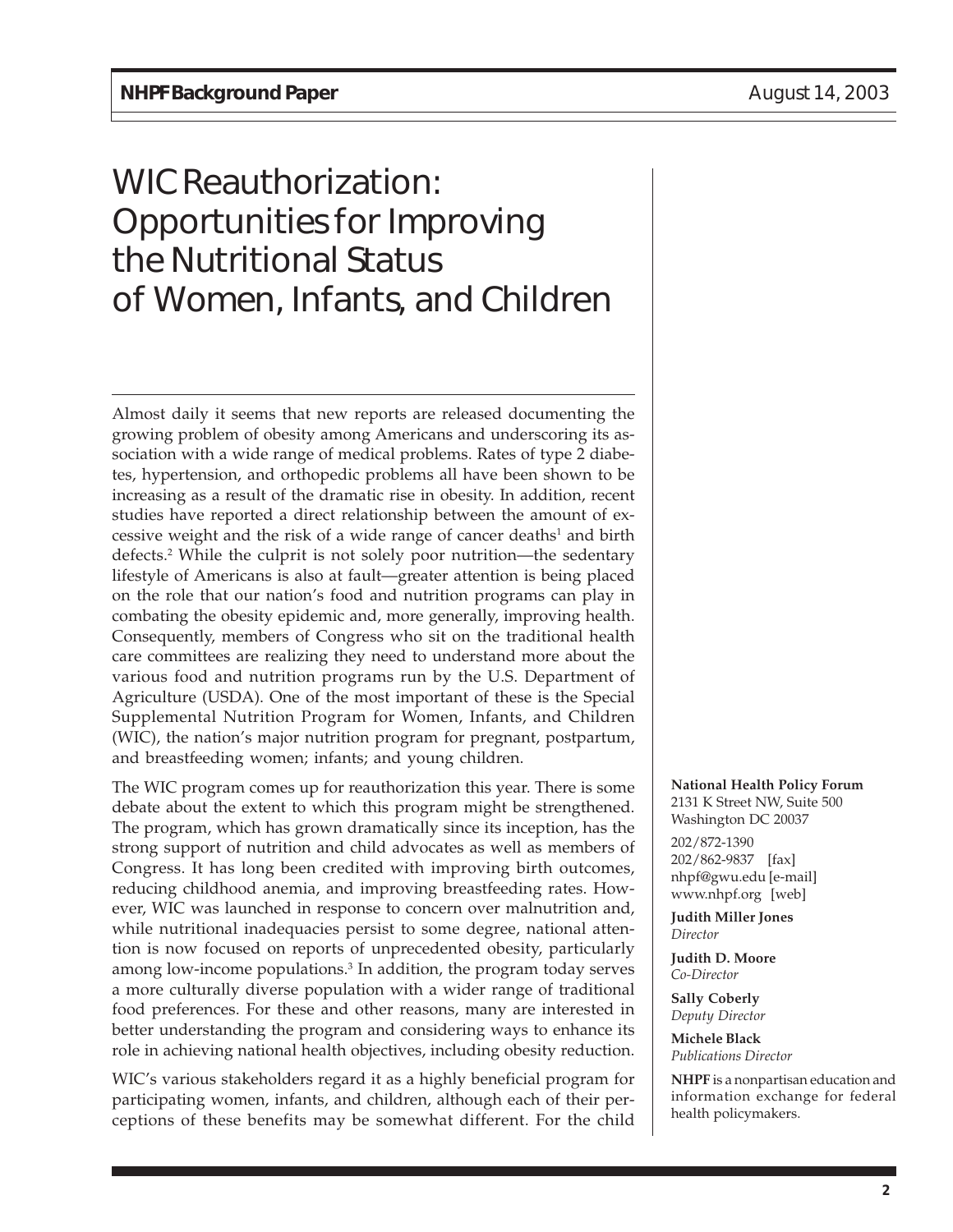advocacy community, WIC represents an effective vehicle for feeding a low-income population that otherwise would not have access to an adequate diet. For WIC agency staff, the program is seen as a vital factor in promoting and maintaining the health of an at-risk population during pregnancy and the first few years of life. For health care providers serving Medicaid and the uninsured, it serves as an excellent referral service for the receipt of supplemental food and nutrition education by pregnant women and young mothers. And for WIC's federal and congressional supporters, the program constitutes the most cost-effective health care intervention for improved birth outcomes, bringing an estimated savings of three dollars in health care costs for every one dollar invested in WIC benefits for pregnant women.

Even though it enjoys such a stellar reputation and is backed by a large body of supportive research, the WIC program has been the subject of several recent reviews that have raised important questions about the need for program reform.4 While the U.S. General Accounting Office (GAO) has issued several reports on WIC in the past five years, two recent studies—one by the GAO and one by the American Enterprise Institute (AEI)—have focused attention on the program's operation and outcomes. Examining a variety of issues, including coordination with health care, changing demographics of participants, and assessments of nutritional services, the GAO offered 16 approaches for program improvement in its report, entitled *Food Assistance: WIC Faces Challenges in Providing Nutrition Services.*<sup>5</sup> These approaches range from including more types of service providers to establishing more stringent professional staffing requirements and programs for continued education to developing a strategic plan for evaluating WIC's nutritional service outcomes. The authors of the AEI report, entitled *Rethinking WIC: An Evaluation of the Women, Infants, and Children Program,* reviewed the available research literature on WIC, concluding that studies suffer from selection bias and have limited applicability to the current WIC population, given that the studies used data collected in the late 1980s, when average family incomes of WIC participants as a percent of poverty were likely to be considerably lower.6 The authors believe that WIC probably achieves small dietary improvements for certain pregnant women and infants, especially the most disadvantaged, but that the program does not have the costsaving results some of its proponents claim. Their major recommendation is that the program be better targeted at those in greatest need.7

The National WIC Association (NWA) and the National Advisory Council on Maternal, Infant, and Fetal Nutrition are also calling for some WIC program changes. They, like others, are addressing the growing problem of obesity. Along with other items on its legislative agenda, NWA is recommending program changes that include collaborative education campaigns to address obesity and more culturally appropriate food packages. The advisory council is recommending the creation of a \$20 million annual challenge fund, which would require a dollar-for-dollar match

**Recent reviews of WIC have raised important questions about the need for program reform.**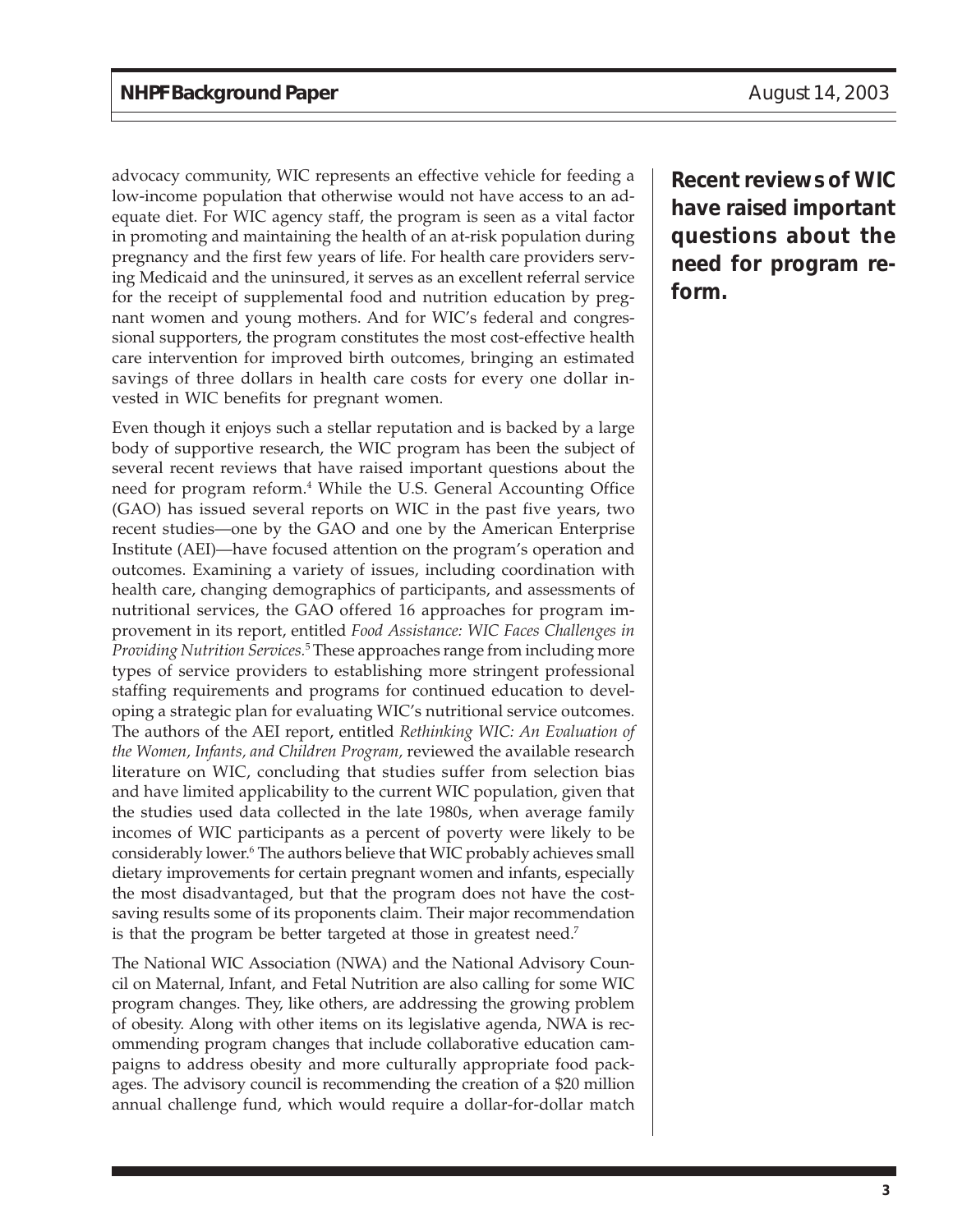from each state, to support obesity prevention and nutrition education programs.8 In addition, the USDA has requested recommendations on the food package content from the Institute of Medicine (IOM).

Although there is no clear consensus about how far program reforms should go, there does seem to be agreement among researchers, dieticians, and the maternal and child health care community that certain aspects of the program would benefit from reconsideration. The main reform issues under consideration involve the following:

- Improving the food package content.
- Introducing more creative educational strategies for reducing obesity and improving infant feeding practices.
- Strengthening incentives and other supports for breastfeeding.
- Collaborating more effectively with health care providers.

The purpose of this issue brief is to examine opportunities for improving and enhancing the WIC program's public health functions. It presents background material and a summary of issues that are intended to provide the basis for thoughtful dialogue on ways for WIC to serve its population most effectively and efficiently. Addressing these concerns undoubtedly will underscore financial and other programmatic tradeoffs associated with change. It will also reveal what is sometimes a tension between the WIC and public health communities, which nonetheless share a common mission to improve the health and nutritional status of eligible women, infants, and children. Information in the brief is based on the authors' review of the research literature, program evaluations, and USDA program data; site visits to WIC clinics in Maryland, Mississippi, Virginia, and Washington, D.C.; and interviews with WIC and public health officials, WIC researchers, and representatives from WIC advocacy groups, nutrition and breastfeeding organizations, medical associations, and infant formula manufacturers.

## **BACKGROUND**

#### **Program Origins**

The WIC program was established—first as a small pilot program in 1972 and then as a permanent national program in 1975—in response to growing evidence linking nutritional inadequacies to mental and physical health defects. Its purpose was to improve the diets and, ultimately, the health status of low-income infants, children up to age five, and pregnant, lactating, and postpartum women determined to be at special nutritional risk. Congress intended that WIC, unlike other food programs, would serve as "an adjunct to good health care, during critical times of growth and development, to prevent the occurrence of health problems."9

**Congress intended that WIC would serve as "an adjunct to good health care, during critical times of growth and development."**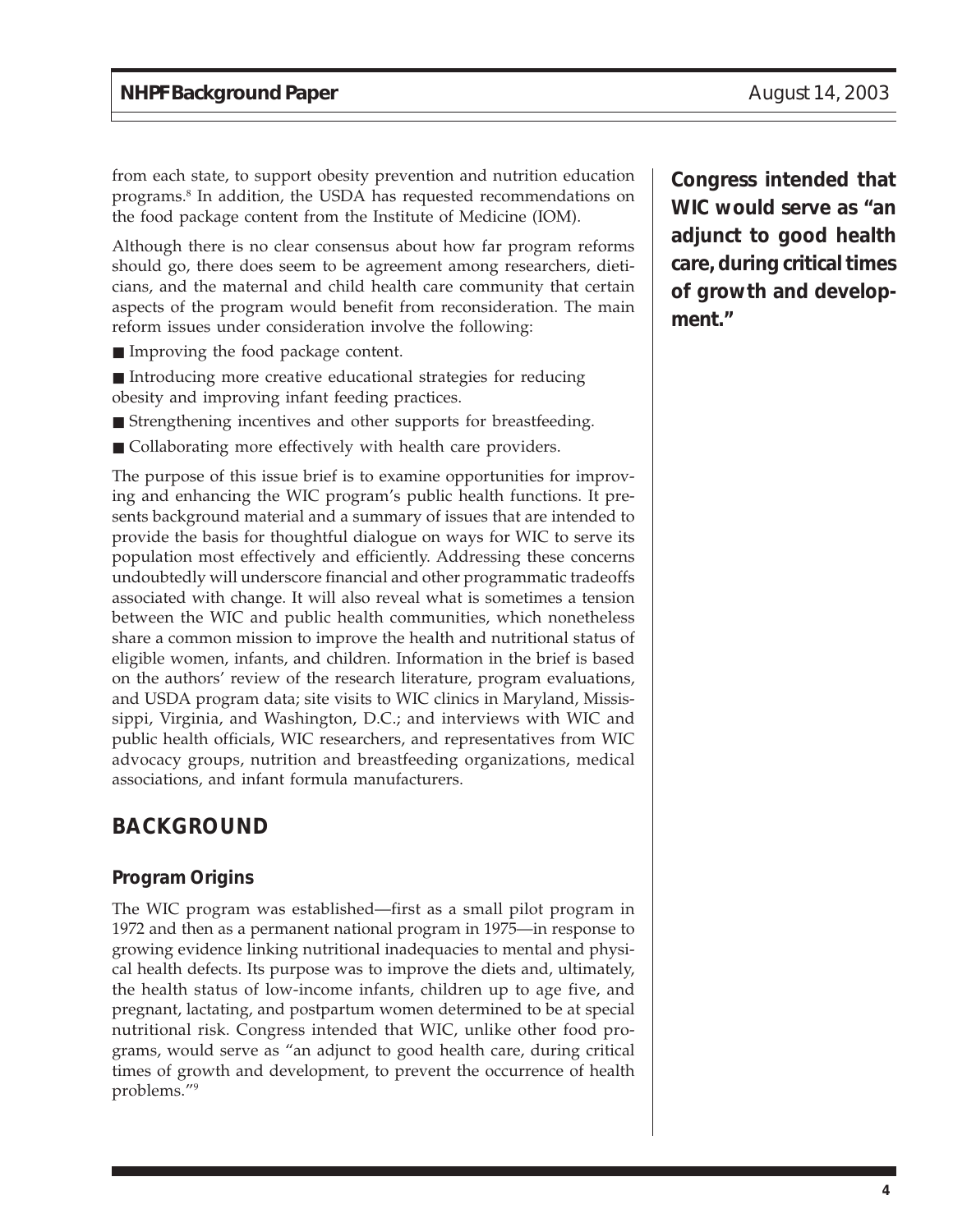#### **Eligibility**

Eligibility for WIC benefits, which is generally determined every six months, is based on financial need, nutritional risk, and residency.10 To qualify for WIC, an applicant must meet the income eligibility criteria of the National School Lunch Program (at or below 185 percent of the federal poverty level, or \$28,731 in 2003 for a family of three). The income eligibility requirement may be satisfied automatically, however, if the applicant is participating in TANF (Temporary Assistance for Needy Families), the Food Stamp Program, or Medicaid or if a pregnant woman, infant, or child in the family is participating in one of these programs. $11$ The nutritional risk determination must be made by a competent health care professional,<sup>12</sup> who can be someone other than a member of the local agency staff, and must be based on one of the five following criteria, which are set out in the statute and regulations:

■ Detrimental or abnormal nutritional conditions detectable by biomedical or anthropometrical measurements (such as nutritional anemia, overweight, or underweight).

■ Other documented nutritionally related medical conditions (such as metabolic disorders, failure to thrive, and chronic infections).

■ Dietary deficiencies that impair or endanger health (such as inadequate dietary patterns that can be assessed by a 24-hour dietary recall).

■ Conditions that directly affect nutritional health (such as alcoholism and drug abuse).

■ Conditions that predispose persons to inadequate nutritional patterns or nutritionally related medical conditions (such as homelessness or migrancy).<sup>13</sup>

#### **Benefits**

WIC provides participants with supplemental foods and nutrition education and informs applicants of available health and social services. As the program is currently constructed, food is clearly the primary benefit. The statute establishes that supplemental foods are those that contain "nutrients determined by nutritional research to be lacking in the diets of" each of the categorically eligible groups of participants, as prescribed by the secretary of agriculture. Foods are selected based on target nutrients, which are those nutrients that have been found to be lacking in the diets of WIC participants: calcium, Vitamin A, Vitamin C, iron, and protein.14 States are given some flexibility, on a case-by-case basis, to substitute more culturally appropriate foods that are nutritionally equivalent and cost-neutral.15 Food packages specified by the secretary are typically made available through vouchers that can be redeemed at authorized grocery stores and pharmacies. With respect to nutrition education, the statute requires that the state WIC agency ensure that nutrition education is provided to all participating women and all parents or caretakers of **WIC provides supplemental foods and nutrition education and informs applicants of available health and social services.**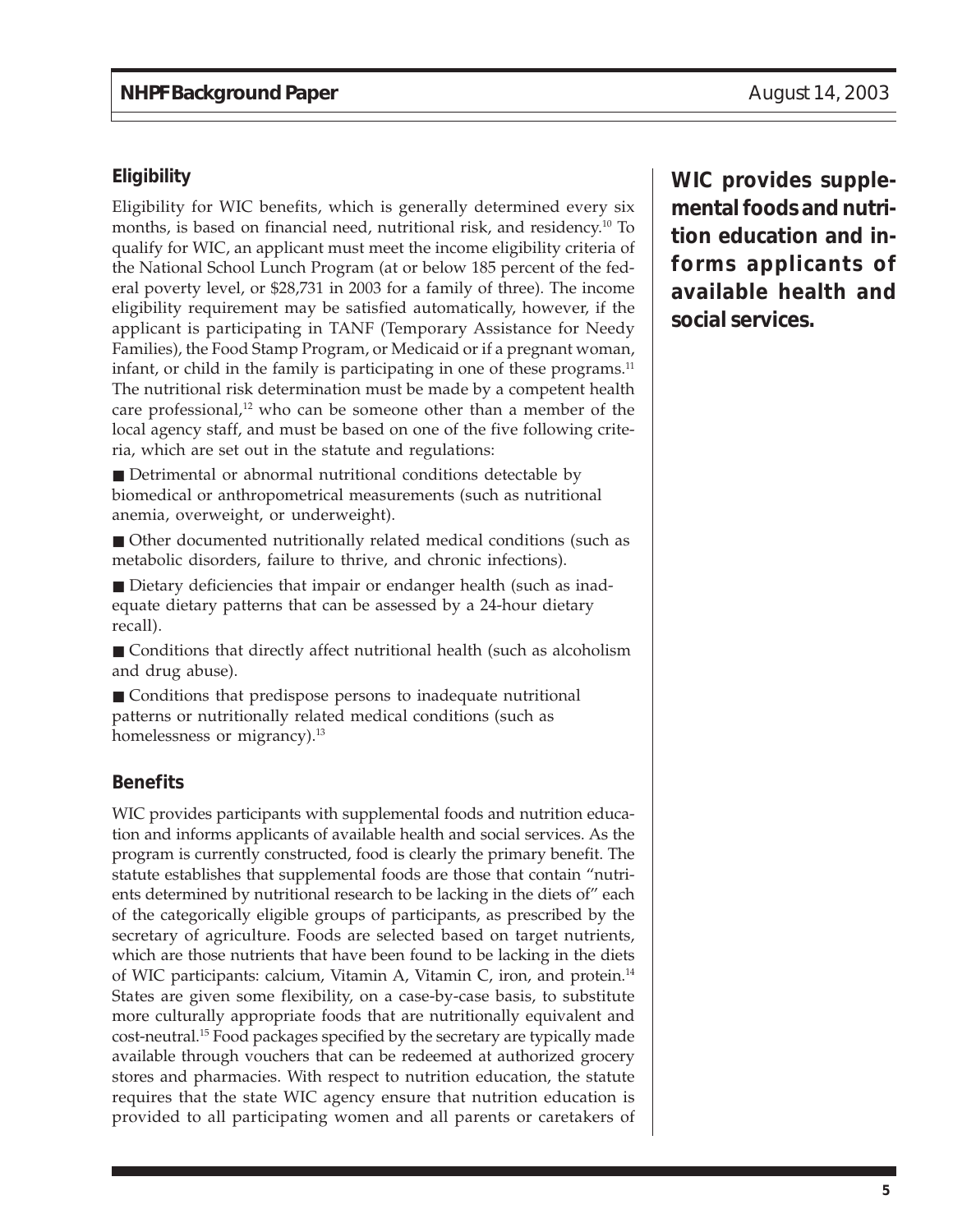participating infants and children. The regulations clarify, however, that while nutrition education must be made available to all participants, supplemental food "can not be denied for failure" to attend nutrition education sessions.16

#### **Administration**

WIC is federally administered by the USDA through its Food and Nutrition Service (FNS), but, consistent with WIC's mandate to serve as an adjunct to health care, Congress placed state and local administrative responsibility for the program with health agencies. State and territorial health agencies, along with 33 Indian tribal organizations, are charged with state-level operations, including the submission of state plans. Locally, the program may be operated by any public or private, nonprofit health agency or welfare agency that provides health care services either directly or through contractual arrangements, although highest priority in agency selection is given to health agencies that furnish routine pediatric and obstetrical care. The functions of these agencies include determining financial eligibility, conducting nutritional risk assessments and hematological tests, providing vouchers or other means of food distribution, offering relevant nutrition education, providing breastfeeding support, and providing information regarding social services, immunizations, and other health services. According to the most recent available data, there are 2,200 local WIC agencies, mainly regional and local health departments, and, since many agencies are regional entities with multiple sites, some 9,000 local WIC clinics.17

Over the last 30 years, WIC's statutory requirements concerning linkages to health care have remained unchanged, although the insurance status of low-income women and their sources of care have shifted dramatically. Now, the vast majority of WIC recipients are insured, primarily through Medicaid,<sup>18</sup> and receive their care through private providers rather than local health departments. At the same time, local health department functions in the area of maternal and child health have been drastically scaled back. In most local communities, WIC is the primary remaining public health intervention for women, infants, and young children; as a result, public officials, as well as private providers, place great reliance on WIC's ability to effect positive outcomes for this population.

## **WIC'S GROWTH**

#### **Participation Trends**

Since WIC's inception as a national nutrition program, it has grown dramatically and today serves almost all of those who apply and meet program criteria. In 1975, the average number of monthly WIC participants was 344,000; in 2001, that number was 7.3 million, more than 20 times larger.19 Growth was strongest in the mid-1970s, when WIC clinics were **There are 2,200 local WIC agencies and some 9,000 local WIC clinics.**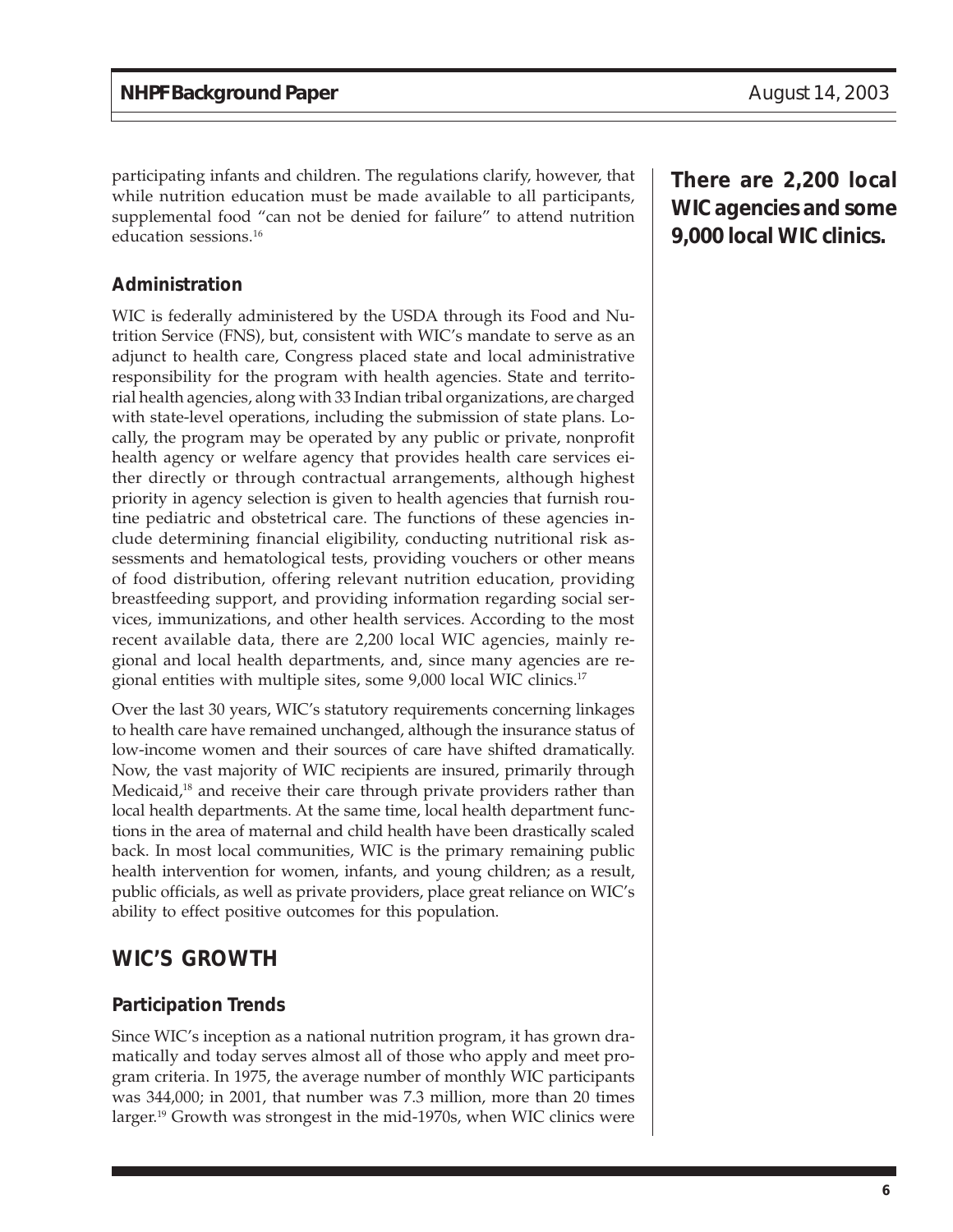being implemented nationwide, but it has continued to grow up to the present. Only during the three years between 1998 and 2000 did the number of WIC clients decline, and this was due essentially to the decrease in participation by young children. The economy was then vibrant, more women with young children were working, and the number of young children living in poverty had been reduced. During this three-year period, participation by infants and pregnant and postpartum women showed no comparable drop.<sup>20</sup> (See Figure 1 for 1977 to 2001 WIC participation trends.)

#### **Trends in Appropriations and Rebates**

The growth in WIC participation is a reflection of the steady increases in available funding. Pleased with the program's reported success, Congress has increased WIC's appropriation 40-fold since its inception, from \$100 million in 1975 to \$4.1 billion in 2001.<sup>21</sup> Except for two years early in



**FIGURE 1 Trends in WIC Program Participation, 1977–2001**

*Source: Maternal and Child Health Policy Research Center, based on information from the USDA Web site.*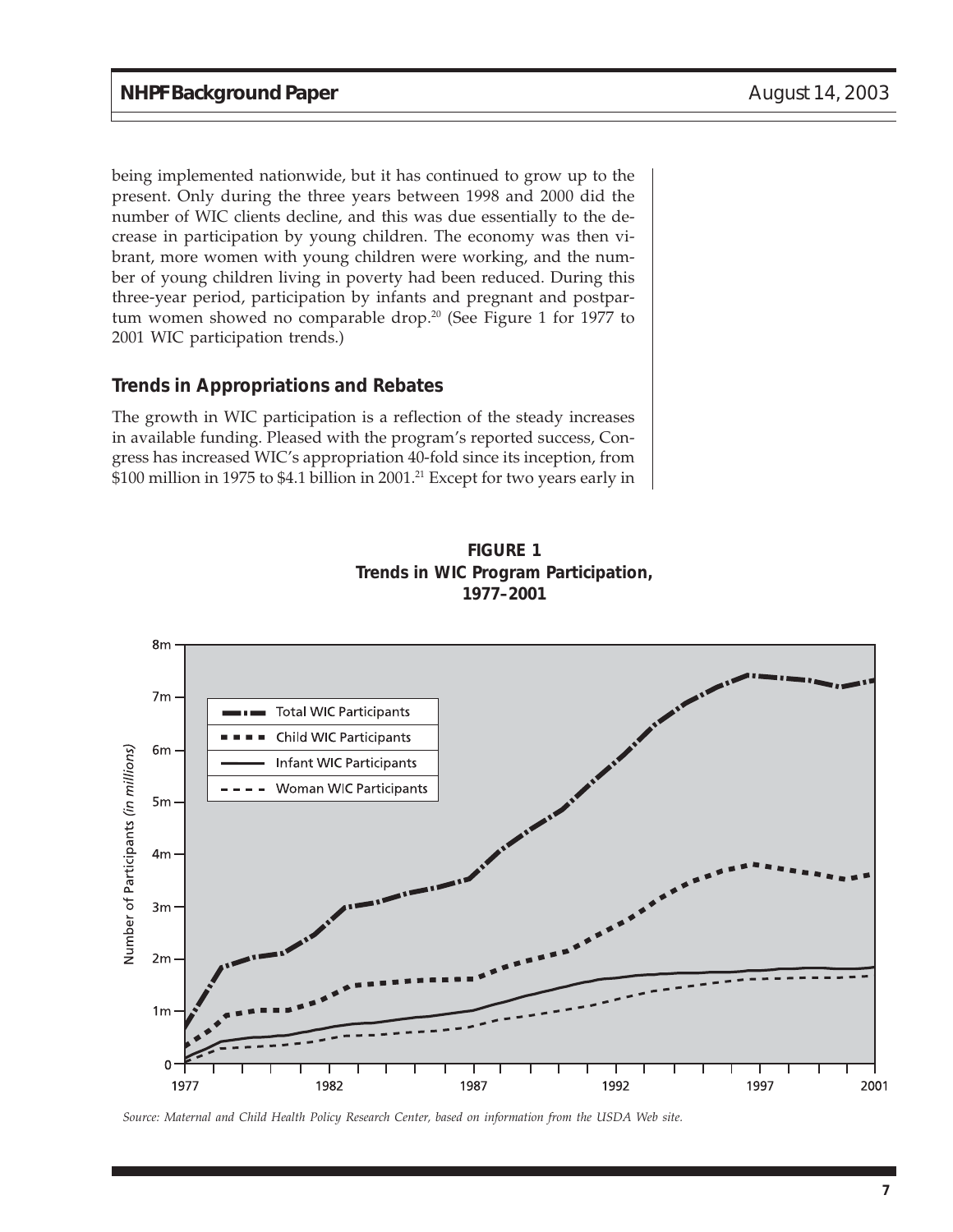the program's development and more recently in 1999, WIC has seen increases in appropriations every year (in terms of nominal dollars). $22$ 

However, it is not only increases in federal appropriations that have allowed for the growth in WIC participation; the infant formula rebate program has played a significant part as well.23 Beginning in 1989, state WIC programs began receiving rebates from manufacturers of infant formula for each can of infant formula purchased through WIC.<sup>24</sup> As required by law, each state selects a single contractor<sup>25</sup> on the basis of competitive bids.26 In 1989, infant formula manufacturers were providing \$293 million in rebates to the WIC program. In 2000, the rebate per 13 ounce can of milk concentrate infant formula was between \$2.06 and \$2.84 .<sup>27</sup> In 2001, although the exact proportion of infants exclusively breastfed for a full year can not be determined from the available data, it appears that the vast majority of the 1.9 million infants in WIC received formula during at least some part of the year.<sup>28</sup> As a result, manufacturers were providing \$1.5 billion in rebates, more than a five-fold increase since the rebate program began (Figure 2). $^{29}$ 





*Source: Maternal and Child Health Policy Research Center, based on information from the USDA Web site and telephone conversations with USDA's Budget Division staff.*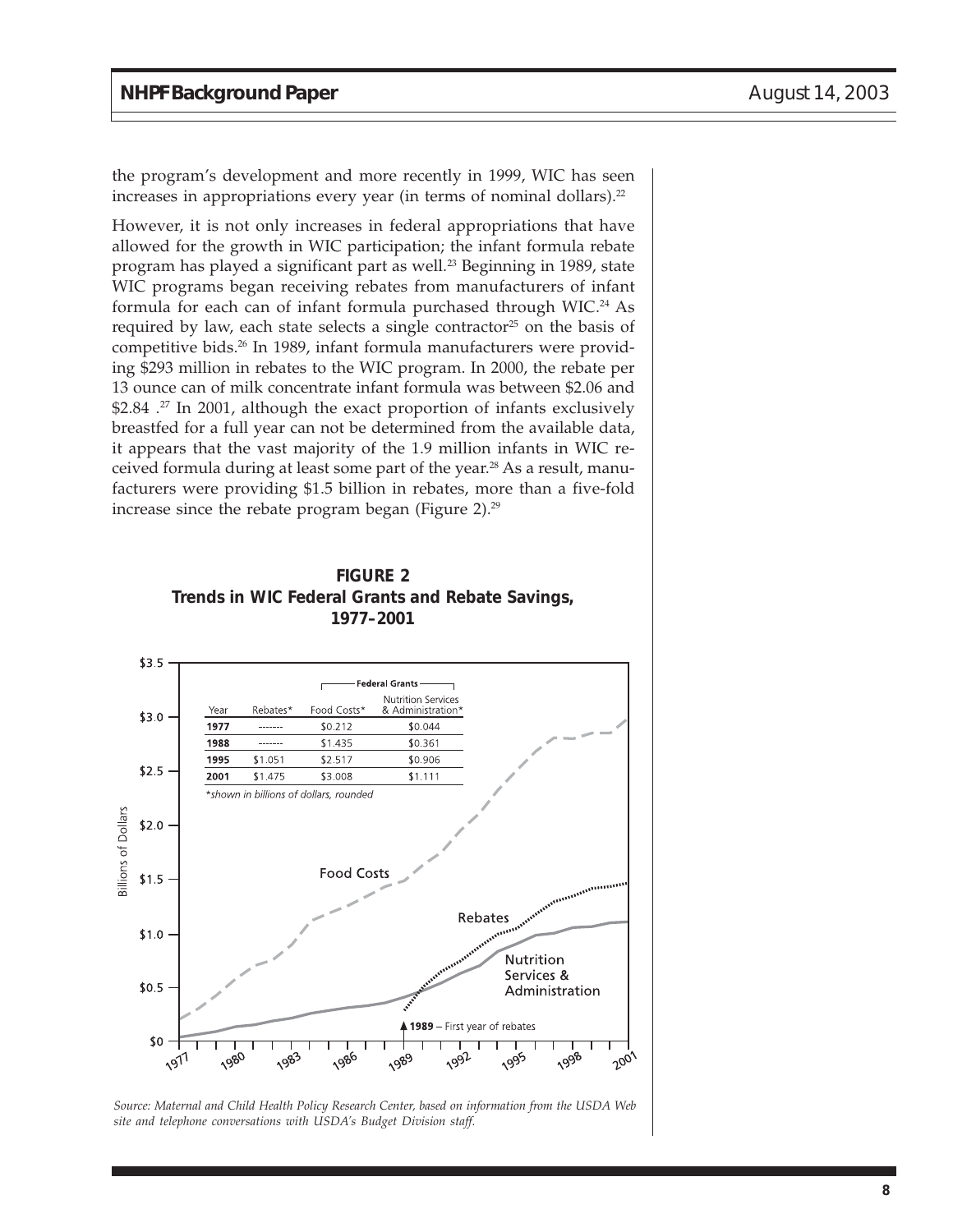Taking the savings from the rebate program into account, the overall funds for food costs in WIC are considerably greater than they otherwise would be. By law, rebate funds reduce federal food costs and enable more persons to be served. Consequently, they are meant to be used for the food component of WIC.<sup>30</sup> Based on projected rebate amounts and associated food cost savings, states provide estimates to FNS of the number of WIC eligibles they are able to serve and then receive allotments for food and for nutrition services and administration accordingly.31 In 2001, rebates amounted to approximately 33 percent of the funds available for purchasing food at the retail cost and, according to USDA officials, financed food for an estimated 2.1 million WIC participants, or 29 percent of WIC's average monthly caseload.

The substantial growth in rebates has also resulted in an increase in the proportion of federal funds available for nutrition services and administration. Before rebates were required, the proportion of federal funds to support these activities was set at 20 percent. Since then, grants to states for nutrition services and administration have been based on an established per-participant amount. Currently, about 28 percent of federal grant funds are used for this purpose. However, as pointed out by the GAO, when rebates are taken into account, nutrition services and administration costs as a proportion of total program costs have remained fairly constant at about 20 percent.<sup>32</sup>

# **THE POPULATION WIC SERVES**

Among the women, infants, and young children served by WIC, the largest group is young children. In 2001, children ages one through five made up half of all WIC participants, while women and infants each made up about a quarter. This is not surprising, given that there are more young children in the eligible population. What may be surprising to some is that the infants receiving WIC benefits comprise 50 percent of all infants in the United States.<sup>33</sup> (A similar proportion of infants in the United States—47.5 percent in 2000—are covered by the Medicaid program.34) The women receiving WIC benefits comprise an estimated 35 percent of all pregnant and postpartum women,<sup>35</sup> and the children comprise 24 percent of children ages one through five.

## **Poverty, Food Insecurity, and Food Stamp Participation**

Most participants in the WIC program are poor. According to the USDA's participant characteristic data, 56 percent of WIC participants were in families with incomes at or below the federal poverty level in 2000 and another 21 percent were in families with incomes between 100 and 150 percent of poverty; only 9 percent were in families with higher incomes, including 1 percent with incomes above  $185$  percent of poverty.<sup>36</sup> These data, however, are not fully reliable, since another 14 percent of participants have missing income information, and when applicants are

**The infants receiving WIC benefits comprise 50 percent of all infants in the United States.**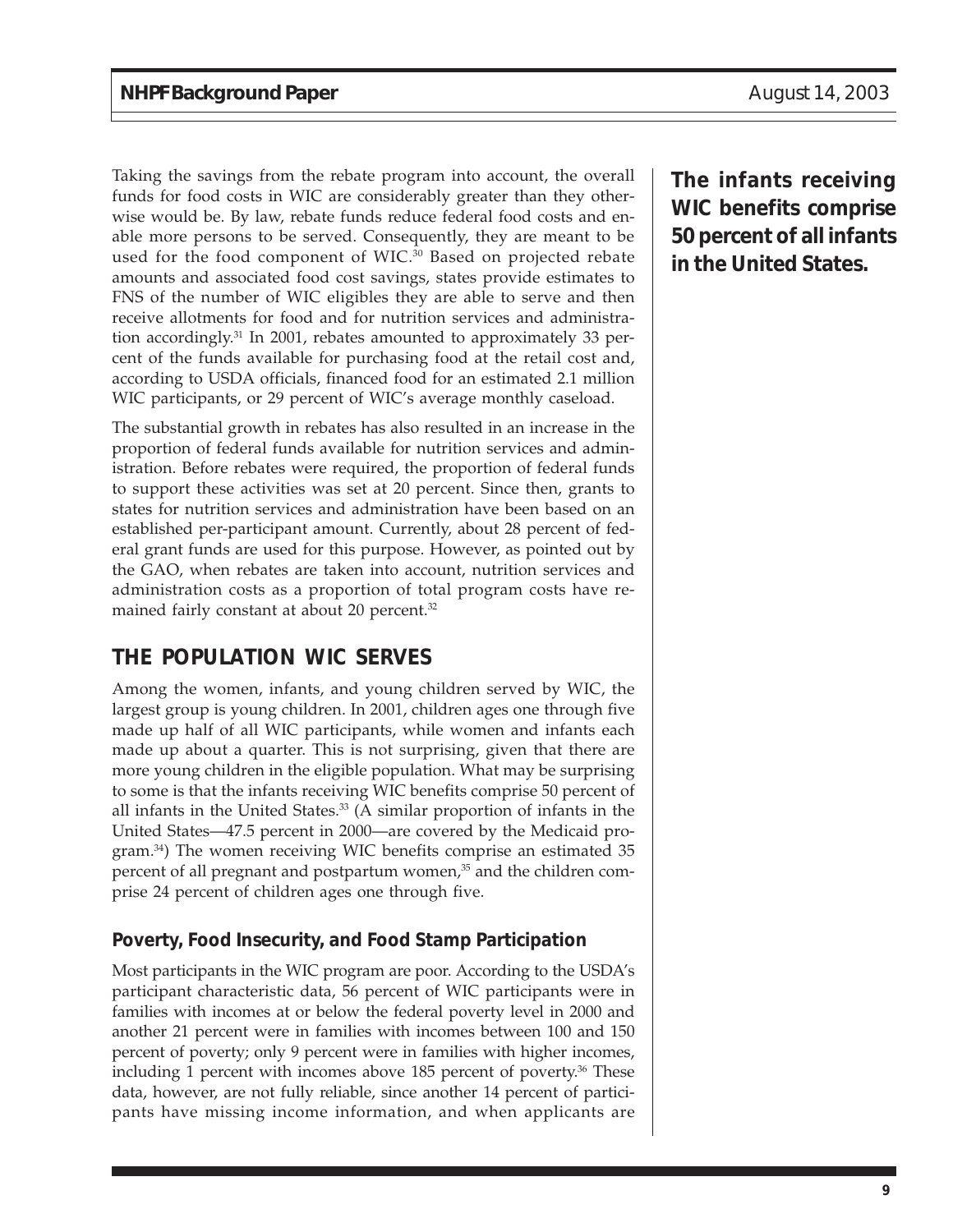adjunctively eligible as participants in TANF, the Food Stamp Program, or Medicaid, the information that is reported is not based on written documentation.37

It seems likely, however, that, because of adjunctive eligibility for Medicaid, a sizable number of WIC participants, particularly infants and postpartum women, are in families with incomes exceeding 185 percent of poverty.38 Eligibility for WIC benefits is set at 185 percent of poverty and is based on gross income, with no allowances or disregards.39 However, while financial eligibility for Medicaid is mandated at 133 percent of poverty for pregnant women, infants, and children to age six, states have wide leeway in permitting income disregards in determining Medicaid eligibility. They also have the option of providing Medicaid coverage to pregnant women and infants up to 185 percent of poverty; to children with family incomes at or, in some cases, above 200 percent of poverty who are eligible for the State Children's Health Insurance Program (SCHIP); and, through either secretarial waivers or Medicaid's  $1902(r)(2)$  provision,<sup>40</sup> to pregnant women, infants, and children in families with incomes higher than the income levels that are otherwise federally allowed. As a result, taking into account standard income disregards and eligibility expansions, there are now 35 states that extend Medicaid coverage to infants living in families with incomes above 185 percent of poverty, 35 that extend Medicaid coverage to pregnant women at this income level, and 19 that extend Medicaid coverage to young children at this income level.<sup>41</sup> (See Appendix, Table 1.)

Still, most WIC recipients are in income groups that include a large proportion of households with children reported to have food insecurity, defined as "being uncertain of having or unable to acquire enough food to meet basic needs for all household members because of insufficient resources for food at some time during the year." Among households with incomes below 185 percent of poverty, more than one-third of families report that their children are food insecure without hunger; 1.5 percent report that their children are hungry.<sup>42</sup> Those with incomes at or below 130 percent of poverty are eligible for food stamps, provided that they meet the Food Stamp Program's asset and citizenship requirements, which are stricter than WIC's.<sup>43</sup> USDA participant data for 1998 indicate that about one-third of persons receiving WIC benefits also receive food stamps.<sup>44</sup> The amount of the food stamp benefits is generally low, however, and can range from \$15 for an individual in a family of three with income at 130 percent of poverty to \$119 for an individual in the same size family with income at 10 percent of poverty, assuming reasonable deductions.45

#### **Nutritional Risk**

With respect to nutritional risk, virtually all applicants meet the eligibility criteria.46 Most WIC participants have deficiencies in their diets that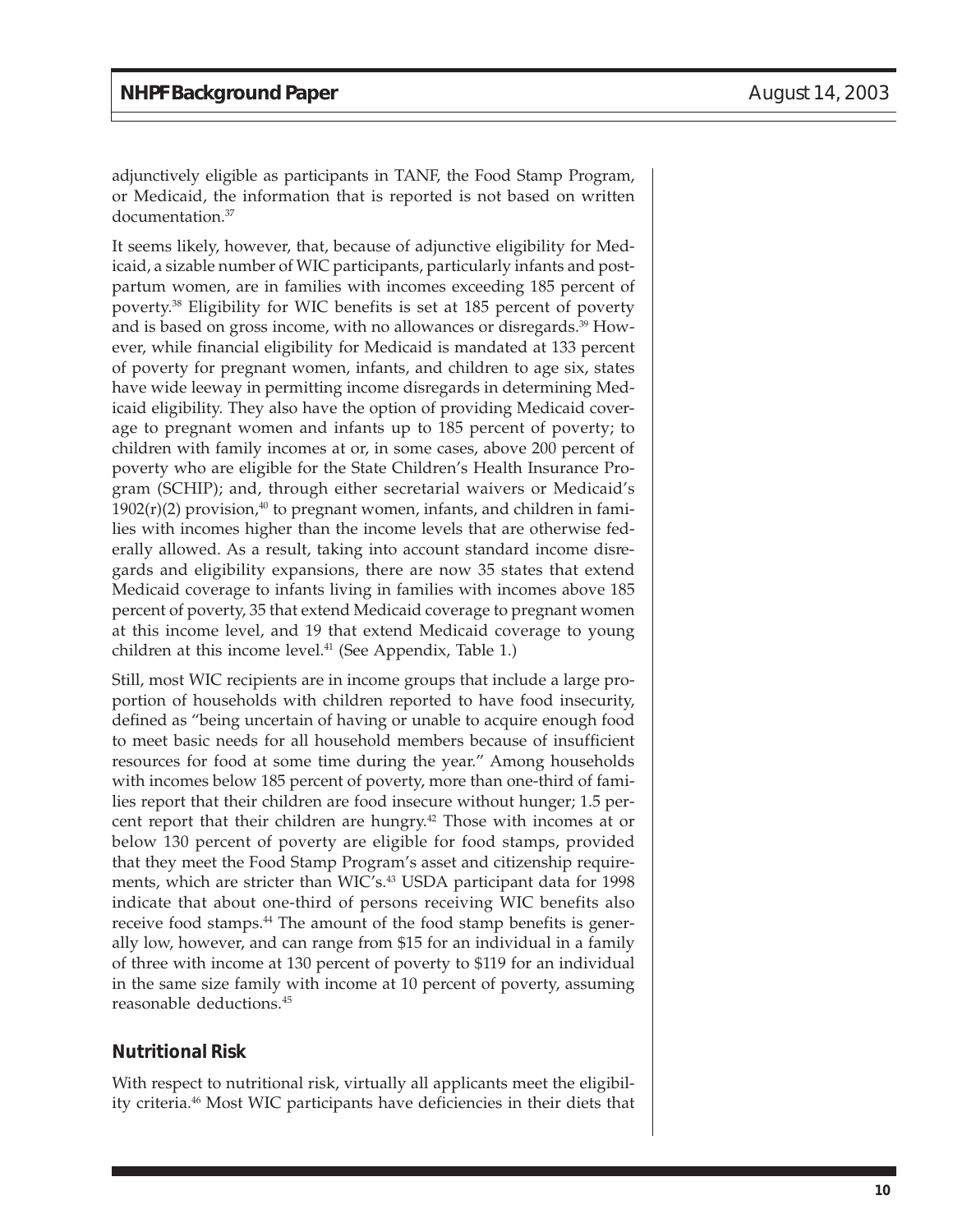qualify them for benefits. USDA participant data show that when WIC participants' food intake was compared with the recommendations of the USDA food guide pyramid (through either a 24-hour food recall or a questionnaire on the amount of fruits, vegetables, dairy, grain, protein, fats, oils, and sweets consumed over a one-week period), 56 percent of the WIC population in 2000 was found at the time of certification to have dietary deficiencies. Recorded nutritional risks, however, varied among subgroups of WIC participants and included multiple responses that may overlap for given individuals. Among pregnant women, 55 percent had dietary deficiencies, but 64 percent had anthropometric (body measurement–related) risks (primarily high weight or inappropriate weight gain pattern) and 48 percent had clinical risks (primarily general obstetrical risks, such as young age and multiple births). Among young children, 79 percent had dietary deficiencies and, while 37 percent had anthropometric risks (primarily high weight), no other category was notably large. In contrast to young children, only 17 percent of infants were reported to have dietary deficiencies, while 72 percent became eligible on the basis of their mothers' WIC eligibility or highrisk pregnancy, with no evidence of their own nutritional risk, and 29 percent had anthropometric risks (most often high weight or short stature).<sup>47</sup> When funding levels for WIC were substantially lower and states used waiting lists, enrollment was based on a prioritization of need, and only a small proportion of participants qualified on the basis of dietary deficiencies; the vast majority had medically related nutritional problems (anthropometric risks, biochemical risks, or clinical risks).

#### **Health Insurance**

Today, a large majority of WIC participants have health insurance coverage, a significant increase over the early years of the program, when Medicaid eligibility levels were linked to welfare. According to the USDA's National Survey of WIC Participants, as many as 83 percent of WIC participants had health insurance protection in 1998. Of these participants, 70 percent were covered by Medicaid<sup>48</sup> and 30 percent were covered through an employer or another source of private insurance.<sup>49</sup> Given the prominence of managed care arrangements in both the public and private sectors of insurance, the high rate of coverage among WIC participants suggests that they are highly likely to have primary care providers and, among pregnant women, obstetricians. Rates of insurance are highest for infants (86 percent) and lowest for pregnant women (71 percent), who may include undocumented immigrants ineligible for Medicaid.

#### **Race and Ethnicity**

The WIC population is extremely diverse. In 2000, USDA participant data show, 35 percent of WIC recipients were Hispanic, 22 percent were non-Hispanic black, and 5 percent were American Indian, Alaskan Native,

**The WIC population is extremely diverse.**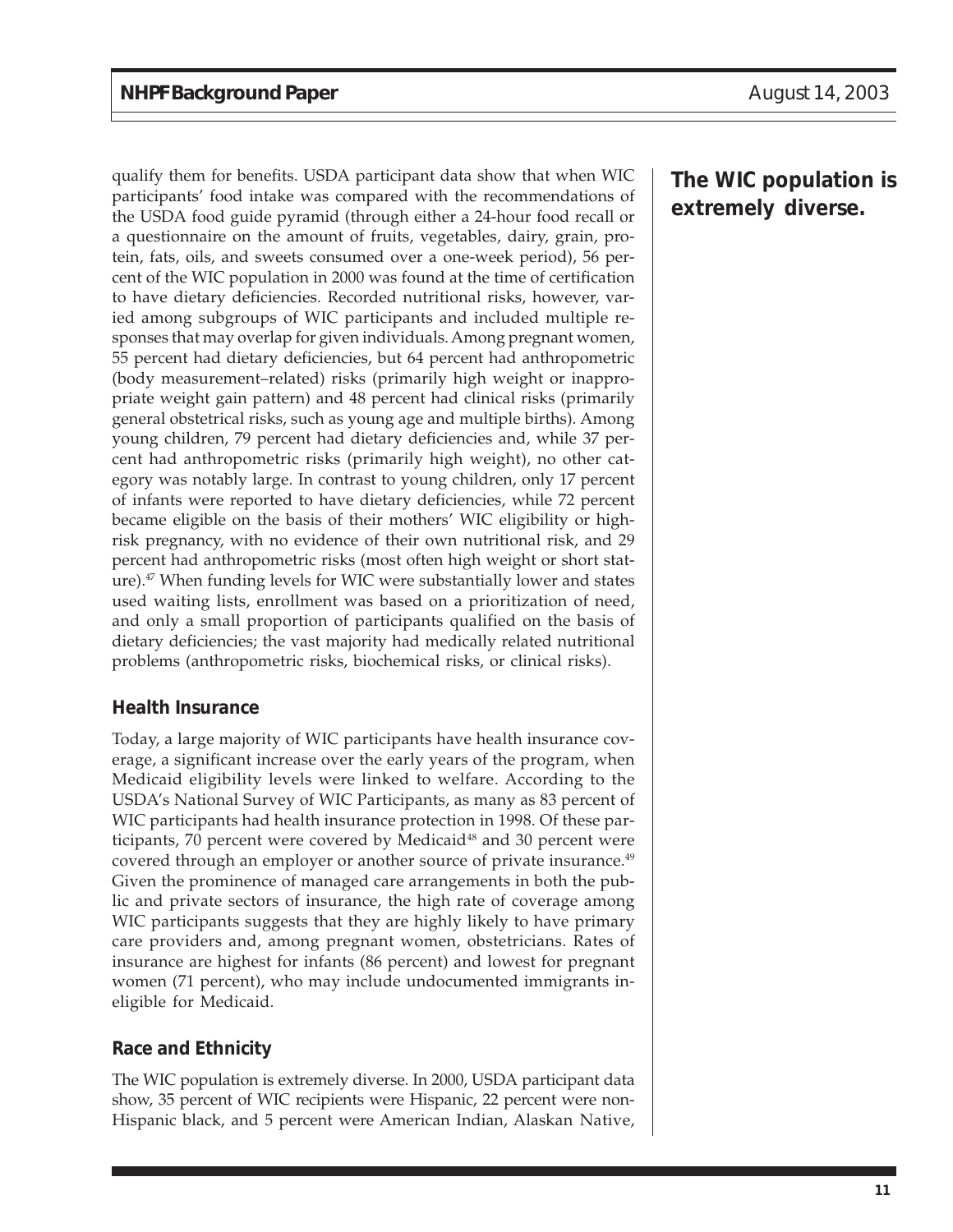Asian, or Pacific Islander, while 37 percent were classified as white. This distribution among ethnic groups is consistent for infants, children, and pregnant and postpartum women. For breastfeeding women, however, Hispanic women comprised 45 percent of participants and black women, 15 percent. During the 1990s, Hispanic enrollment more than doubled, growing from 23 percent of the total WIC population to 35 percent.<sup>50</sup>

# **THE FOOD WIC PROVIDES**

State agencies over the last 10 years have received grants for food costs that amounted to between 72 percent and 76 percent of their federal allocations for WIC. For each of seven target groups—infants through 3 months, infants 4 through 12 months, children ages one through four years, pregnant and breastfeeding women, women breastfeeding exclusively, nonbreastfeeding postpartum women, and women and children with special dietary needs—there is a separate federally established maximum food package. In addition to formula for infants and tuna fish and carrots for women exclusively breastfeeding, the packages include varying amounts of cereal, fruit or vegetable juice, milk or cheese, eggs, and legumes (dried beans, peas, and peanut butter). (See Table 1.) State and local WIC agencies have the option of tailoring these food packages, however, to achieve cost savings (for example, by eliminating certain types of food within a category or requiring store brands) or to meet the nutritional needs of individual WIC clients (for example, by specifying skim milk, substituting beans for peanut butter, or reducing the amounts of milk or juice). In 2001, the average monthly after rebate food package cost for WIC participants was \$34.31, with the highest cost (\$41.57) being for breastfeeding women and the lowest (\$30.78) being for infants—although the prerebate food package cost for infants was actually more than three times greater  $(\$94.75).^{51}$ 

#### **The WIC Farmers' Market Program**

The WIC Farmers' Market Nutrition Program (FMNP), is a very small program (a budget of \$20 million in 2001) that is separate from WIC but is administered by WIC agencies at the federal and state levels. It is the only vehicle for making fruits and vegetables (other than carrots for breastfeeding women) available to WIC participants. It was established to achieve two objectives: to provide fresh, unprepared fruits and vegetables to WIC participants and to expand the awareness of and sales at farmers' markets. In 2000, the program was operating in 35 states, with some 1,600 farmers' markets authorized to redeem FMNP coupons during the summer months. Approximately 1.9 million individuals participated in the program. Studies conducted in 1991 and in 1998 both showed that WIC participants were far more likely to patronize farmers' markets as a result of participating in the program.52

**The WIC Farmers' Market Nutrition Program is the only vehicle for making fruits and vegetables available to WIC participants.**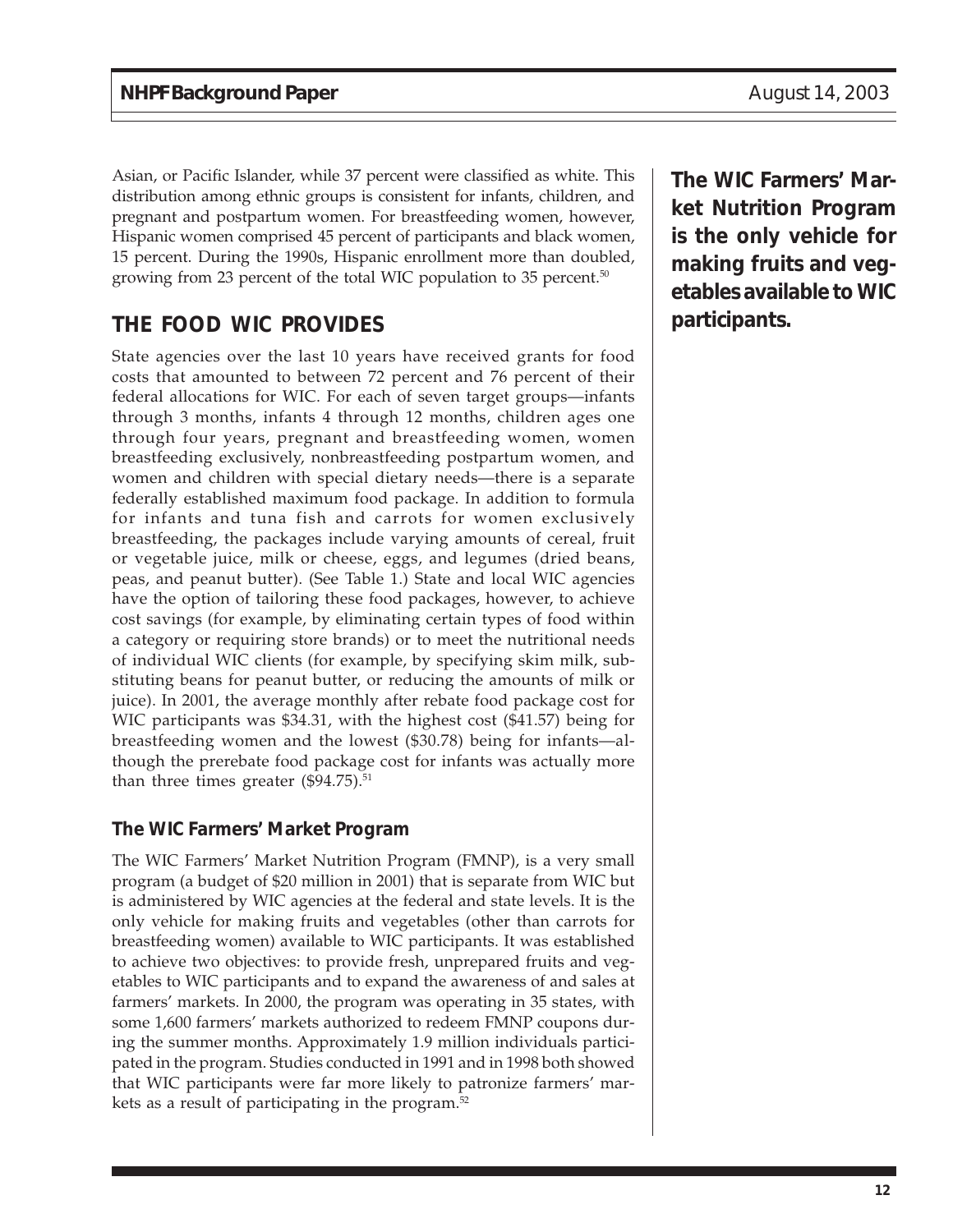**Package V**

|                                                            | Package I<br>(infants $0-3$ mo.) | Package II<br>(infants $4-11$ mo.) | Package IV<br>(children 1-5 yrs.)                      | (pregnant women)<br>and breastfeeding<br>women with infants<br>receiving formula) | Package VI<br>(nonbreastfeeding<br>postpartum women) |
|------------------------------------------------------------|----------------------------------|------------------------------------|--------------------------------------------------------|-----------------------------------------------------------------------------------|------------------------------------------------------|
| Infant formula<br>(concentrated)<br>liquid)                | 403 fl. oz.                      | 403 fl. oz.                        |                                                        |                                                                                   |                                                      |
| Juice<br>(reconstituted<br>frozen)                         |                                  | 96 fl. oz. <sup>a</sup>            | 288 fl. oz.                                            | 288 fl. oz.                                                                       | 192 fl. oz.                                          |
| Infant cereal<br><b>Cereal</b> (hot or cold)               |                                  | 24 fl. oz.                         | 36 oz.                                                 | 36 oz.                                                                            | 36 oz.                                               |
| $\text{Milk}^b$                                            |                                  |                                    | $24$ qt.                                               | 28 qt.                                                                            | 24 qt.                                               |
| $\mathbf{E} \mathbf{g} \mathbf{g} \mathbf{s}^{\mathrm{c}}$ |                                  |                                    | $2 - 2.5$ doz.                                         | $2 - 2.5$ doz.                                                                    | $2 - 2.5$ doz.                                       |
| Dried beans/peas<br>and/or<br>peanut butter                |                                  |                                    | 1 lb. beans/peas<br>$\alpha$ r<br>18 oz. peanut butter | 1 lb. beans/peas<br>$\alpha$ r<br>18 oz. peanut butter                            |                                                      |

**TABLE 1 Content of Maximum WIC Food Packages**

*Source: C. Kremer-LeBlanc, A. Mardis, S. Gerrior, N. Gaston, Review of the Nutritional Status of WIC Participants, U.S. Department of Agriculture, Washington, D.C., 1999.*

**Note:** *Package III (not shown) is for children and women with special dietary needs. Package VII (not shown) adds tuna and carrots to Package V for women who are exclusively breastfeeding and whose infants are not receiving formula from WIC.*

*<sup>a</sup> Infant juice may be substituted for adult juice at the rate of 63 fl. oz. per 92 fl. oz. of single-strength adult juice.*

<sup>b</sup> *A choice of various forms of milks and cheeses may be available. Cheese may be substituted for fluid whole milk at the rate of 1 lb. per 3 qts., with a 4 lb maximum. Additional cheese may be issued in cases of lactose intolerance.*

<sup>c</sup> *Dried egg mix may be substituted at the rate of 1.5 lbs. per 2 doz. fresh eggs or 2 lbs. per 2 doz. fresh eggs.*

#### **Food Package Concerns**

It is not surprising that, given the recent research on the extent of obesity in America, much concern has been raised about the appropriateness of the WIC food package—specifically, the omission of fruits and vegetables and the over reliance on high-calorie and high-fat foods such as peanut butter, cheese, and whole milk. Some have also expressed concern about the low fiber content of most allowable WIC cereals and what they see as the excessive quantity of juice in the food packages for infants and young children.<sup>53</sup> (See Table 2.)

Despite some efforts within the USDA, the base components of the WIC food packages have not been revised since the program's inception; only carrots and tuna fish for exclusively breastfeeding women have been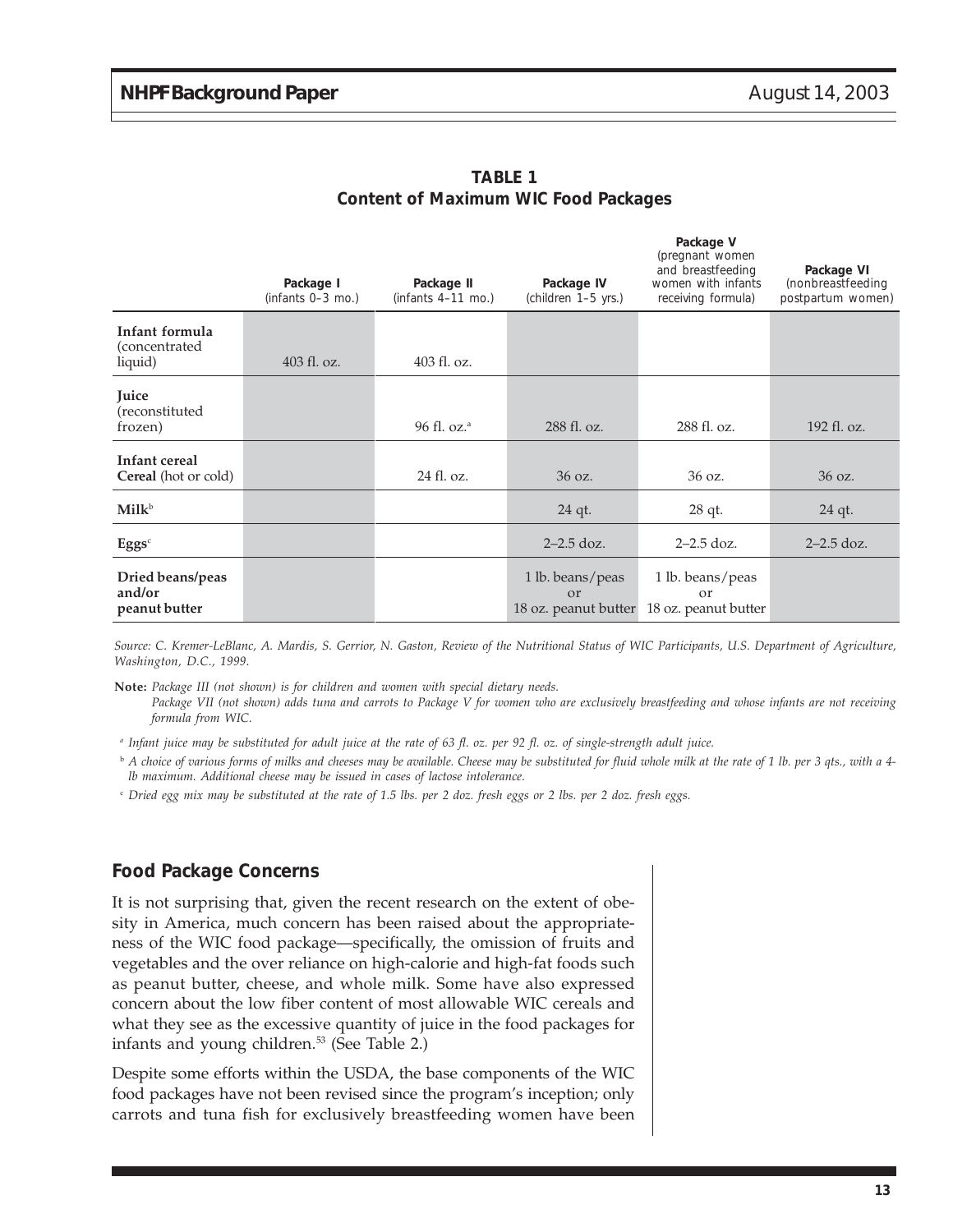added. Congress requested a reconsideration of the WIC food packages and the department's FNS prepared a proposed rule in 2000. However, due to delays often experienced during a change in administrations, the secretary has not yet published it, $54$  creating some concern in the health community. As previously mentioned, however, the USDA has recently requested that the IOM conduct a scientific review of the WIC population's nutritional needs and make recommendations for food package changes, if warranted, within 18 months.

Other concerns about the food WIC provides have been raised as well. One, which is generally acknowledged as valid, is that the established food packages are not flexible enough to address the cultural food

#### **TABLE 2 GAO Analysis of Maximum WIC Food Packages for Selected Recipient Subgroups: Number of Servings and Servings as a Percentage of Daily Minimum Recommended Servings (MRS)**

| Pyramid Food Group<br>(WIC-allowed food)         | Children<br>$2-3$ yrs.                                    | Children<br>4 Yrs.of Age                                 | Pregnant Women<br>and Breastfeeding<br>Women with<br><b>Infants Receiving</b><br>Formula | Nonbreastfeeding<br>Postpartum<br>Women            | <b>Breastfeeding</b><br>Women with<br><b>Infants Not</b><br><b>Receiving Formula</b> |
|--------------------------------------------------|-----------------------------------------------------------|----------------------------------------------------------|------------------------------------------------------------------------------------------|----------------------------------------------------|--------------------------------------------------------------------------------------|
| Grain (cereal)                                   | 1.8 servings                                              | 1.2 servings                                             | 1.2 servings                                                                             | 1.2 servings                                       | 1.2 servings                                                                         |
|                                                  | 30% MRS                                                   | 20% MRS                                                  | 13% MRS                                                                                  | 20% MRS                                            | 13% MRS                                                                              |
| Vegetable (carrots)                              | 0 servings                                                | 0 servings                                               | 0 servings                                                                               | 0 servings                                         | 0.28 servings                                                                        |
|                                                  | $0\%$ MRS                                                 | $0\%$ MRS                                                | $0\%$ MRS                                                                                | $0\%$ MRS                                          | 9% MRS                                                                               |
| Fruit (juice)                                    | 2.3 servings                                              | 1.5 servings                                             | 1.5 servings                                                                             | 1.0 servings                                       | 1.8 servings                                                                         |
|                                                  | 115% MRS                                                  | 75% MRS                                                  | 50% MRS                                                                                  | 50% MRS                                            | 60% MRS                                                                              |
| Dairy (milk, cheese)                             | 3.2 servings                                              | 3.2 servings                                             | 3.7 servings                                                                             | 3.2 servings                                       | 4.1 servings                                                                         |
|                                                  | 160% MRS                                                  | 160% MRS                                                 | 123% MRS                                                                                 | 160% MRS                                           | 137% MRS                                                                             |
| Protein (eggs, tuna,<br>beans, peanut<br>butter) | $0.64$ servings<br>46% MRS<br>$0.68$ servings]<br>49% MRS | $0.64$ servings<br>32% MRS<br>$0.68$ servings<br>34% MRS | $0.64$ servings<br>$27\%$ MRS $\parallel$ <sup>a</sup><br>$0.68$ servings]<br>28% MRS    | $0.48$ servings<br>$24\%$ MRS $\vert$ <sup>c</sup> | 1.2 servings $\big _{d}$<br>50% MRS                                                  |

*Source: U.S. General Accounting Office,* Fruits and Vegetables: Enhanced Federal Efforts to Increase Consumption Could Yield Health Benefits for Americans, *Washington, D.C., July 2002.*

**Note:** *The U.S. Department of Agriculture's Food Guide Pyramid is the source for minumum recommended servings. Packages I and II (not shown) are for infants only.*

<sup>a</sup> *Eggs and beans.*

*<sup>b</sup> Eggs and peanut butter.*

*<sup>c</sup> Eggs.*

*<sup>d</sup> Eggs, peanut butter, beans, and tuna.*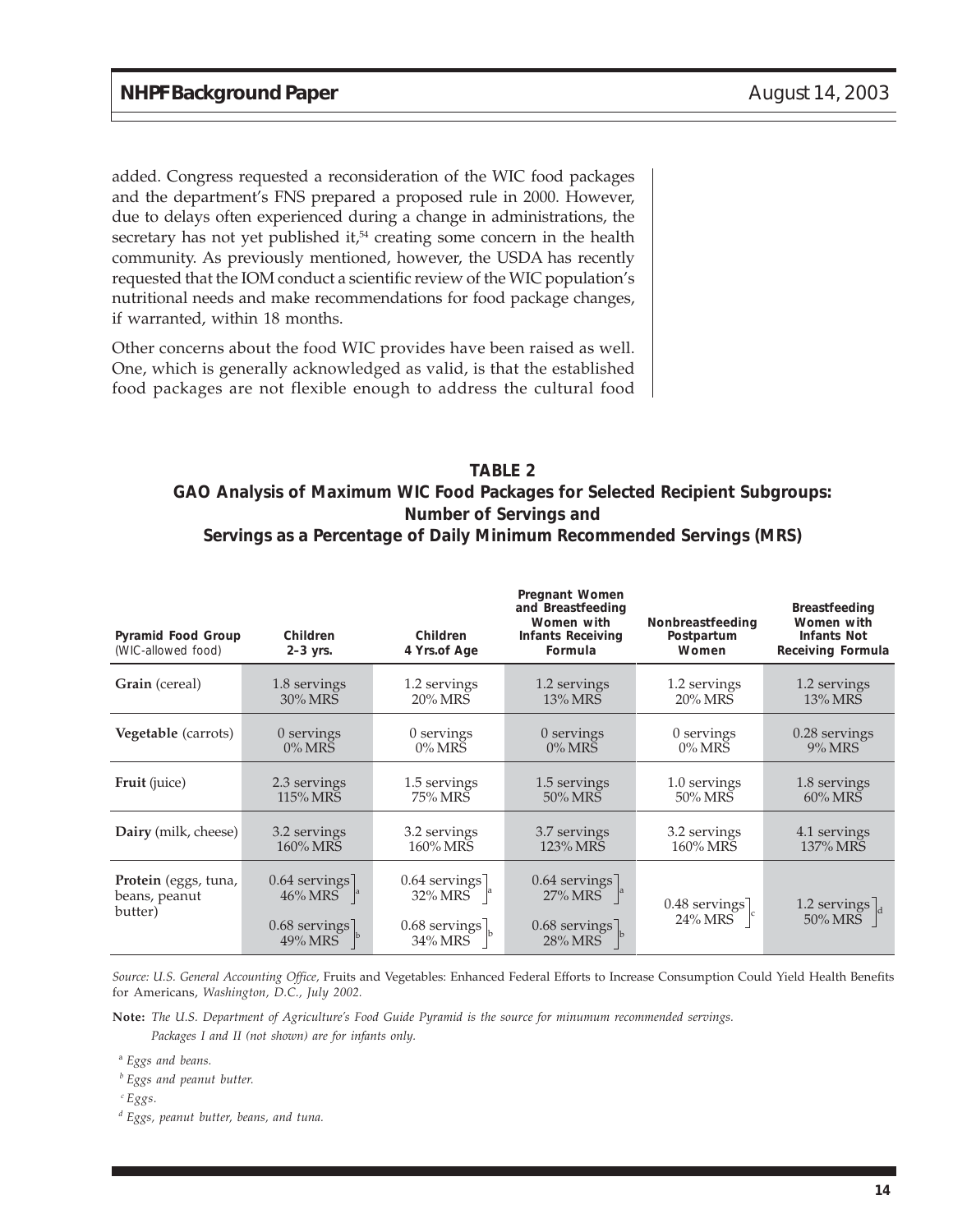practices and preferences of WIC participants. (Cheese and beans, for example are not typically part of the Asian diet.) Another, often voiced by breastfeeding advocates, as well as the Academy of Breastfeeding Medicine and the American Academy of Pediatrics, is that the easy availability of free infant formula is a deterrent to breastfeeding, no different from infant formula gift packages in hospitals. Breastfeeding, according to the American Academy of Pediatrics, should be promoted among WIC participants as the preferred feeding method for infants because of its health and psychological value.<sup>55</sup>

### **THE NUTRITION EDUCATION AND BREASTFEEDING ACTIVITIES WIC SUPPORTS**

State WIC agencies over the last 10 years have received grants to cover the cost of nutrition services and administration that amounted to between 24 percent and 28 percent of their federal WIC allocations and, from their nutrition services and administration grant, they are required to spend at least one-sixth on nutrition education activities. They must also meet a breastfeeding promotion and support spending target. To assure adequate attention to breastfeeding activities, Congress has required that states spend a specific amount annually (\$24.80 in 2001) for each pregnant and breastfeeding participant, for this purpose.<sup>56</sup>

#### **Nutrition Education**

Local WIC agencies are required to make nutrition education available to participants at least twice in each six-month certification period. The initial nutritional session is usually conducted during the intake appointment with the individual, and subsequent sessions are typically offered in a group format lasting about 10 to 15 minutes.<sup>57</sup> Most local WIC agencies schedule nutrition education sessions to coincide with participants' voucher pick-ups (usually every three months). Nutrition education varies considerably among local WIC agencies but generally consists of large group classes and videos, often with children present; individual counseling sessions and interactive computer programs are less common. Nutritional counseling topics covered in classes usually change every few months and address one or more subjects, such as the food guide pyramid, WIC food preparation, breastfeeding, and infant feeding practices. Other topics, some of which are mandated, include the use of WIC vouchers, sources of health insurance, and the importance of immunizations. Nutritionists, nurses, and, increasingly, paraprofessionals<sup>58</sup> provide nutrition education.

#### **Breastfeeding Promotion and Support**

To fulfill their responsibilities for breastfeeding promotion and support, local WIC agencies must have a designated breastfeeding coordinator

**WIC agencies must meet a breastfeeding promotion and support spending target.**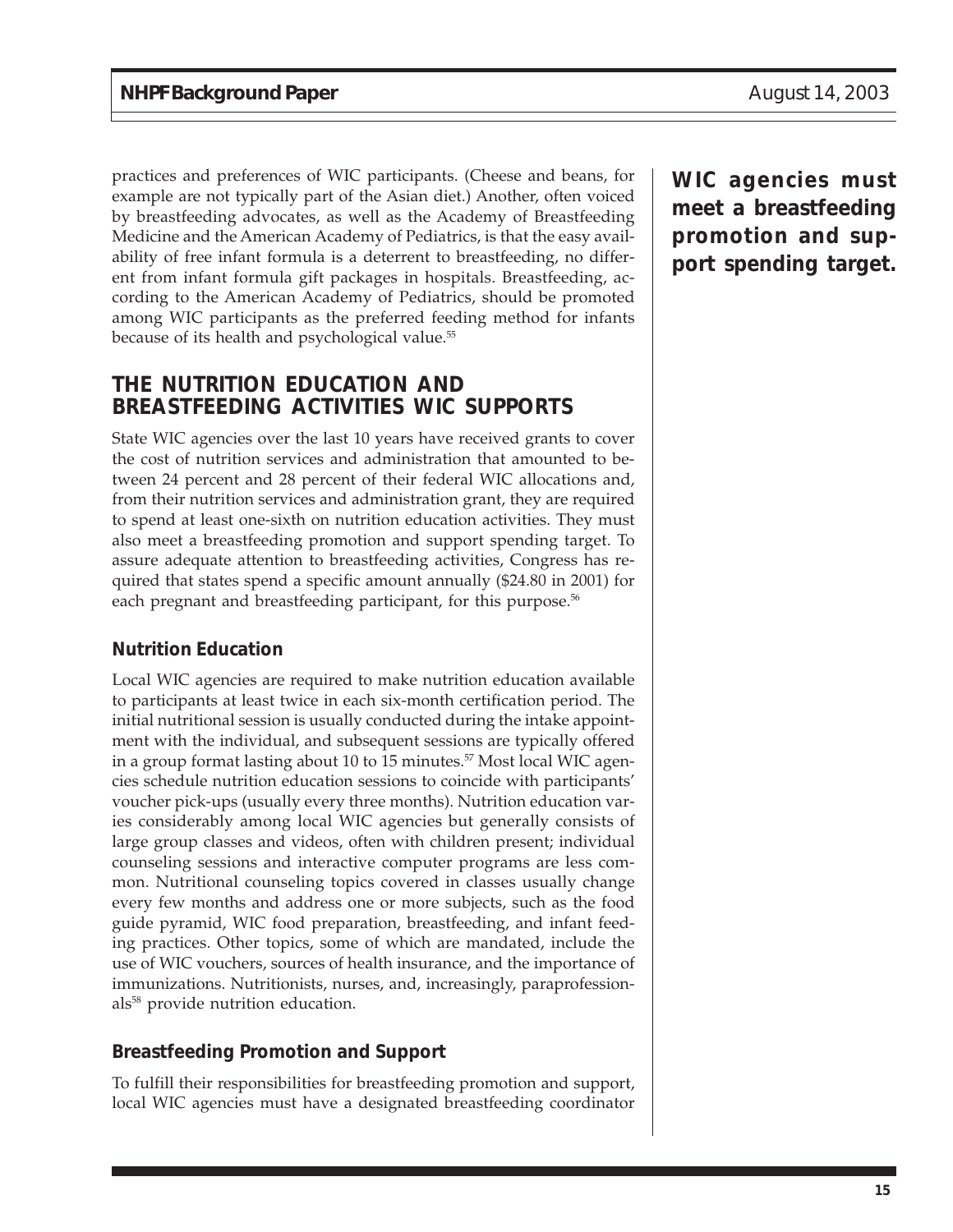in addition to providing breastfeeding education for all new employees in contact with WIC clients. Typically, pregnant or postpartum women are referred at their initial certification to the breastfeeding coordinator, usually a lactation consultant, for individualized counseling on breastfeeding and prenatal nutrition. Some WIC agencies offer special breastfeeding classes—which typically address recommended foods and vitamins, weight gain, breastfeeding benefits, and effects of smoking. In addition, a number have introduced enhanced services, often in partnership with other community agencies. These services include the provision of free breast pumps, home visiting follow-up with peer counselors, family education sessions with fathers and grandmothers, and parenting and early childhood development programs.

The need for providing an effective nutrition education component in the WIC program is compelling. USDA data show that the proportion of WIC participants who are overweight is substantial; in 2000, almost a quarter (23 percent) of children in WIC were overweight and more than half of both breastfeeding women and postpartum women were overweight (55 percent and 56 percent, respectively.)<sup>59</sup> Also, the USDA's WIC Infant Feeding Practices Study found that, despite medical recommendations calling for the introduction of solid foods and fruit juices only after four months of age, $60$  half of all WIC infants received cereal, twofifths received fruits and fruit juices, and almost one-third received vegetables before four months of age.<sup>61</sup>

#### **Challenges in Providing Effective Nutrition Education**

Despite the need for effective nutrition education, there are numerous challenges to providing it under the current WIC program structure. The GAO identified several of these, including the infrequency with which working women come to WIC sites, the increasing use of paraprofessionals and the limited resources for training them, the absence of outcome measures to assess program effects, and the extra demands placed on programs to screen for immunizations, educate about substance abuse, and register voters.<sup>62</sup> Other challenges identified by local and state WIC agencies include pressures to increase, or even maintain, caseload and participation levels, leaving little time and resources for nutrition education; a reliance on general nutrition information rather than on specific information linked to participants' dietary habits or nutritional problems; the insufficient diversity of staff and the particular difficulty of recruiting those with bilingual skills; the variability of methods and state expertise in breastfeeding promotion; and the inability to make nutrition education available during night and weekend hours and through telephone contacts.<sup>63</sup> Further, although individual participants are often satisfied with the educational information they receive, there is also a general perception that many participants are not receptive to WIC's nutrition education.<sup>64</sup> According to Stefan Harvey, a nationally recognized WIC expert who conducted site visits to more

**In 2000, almost a quarter of children in WIC were overweight.**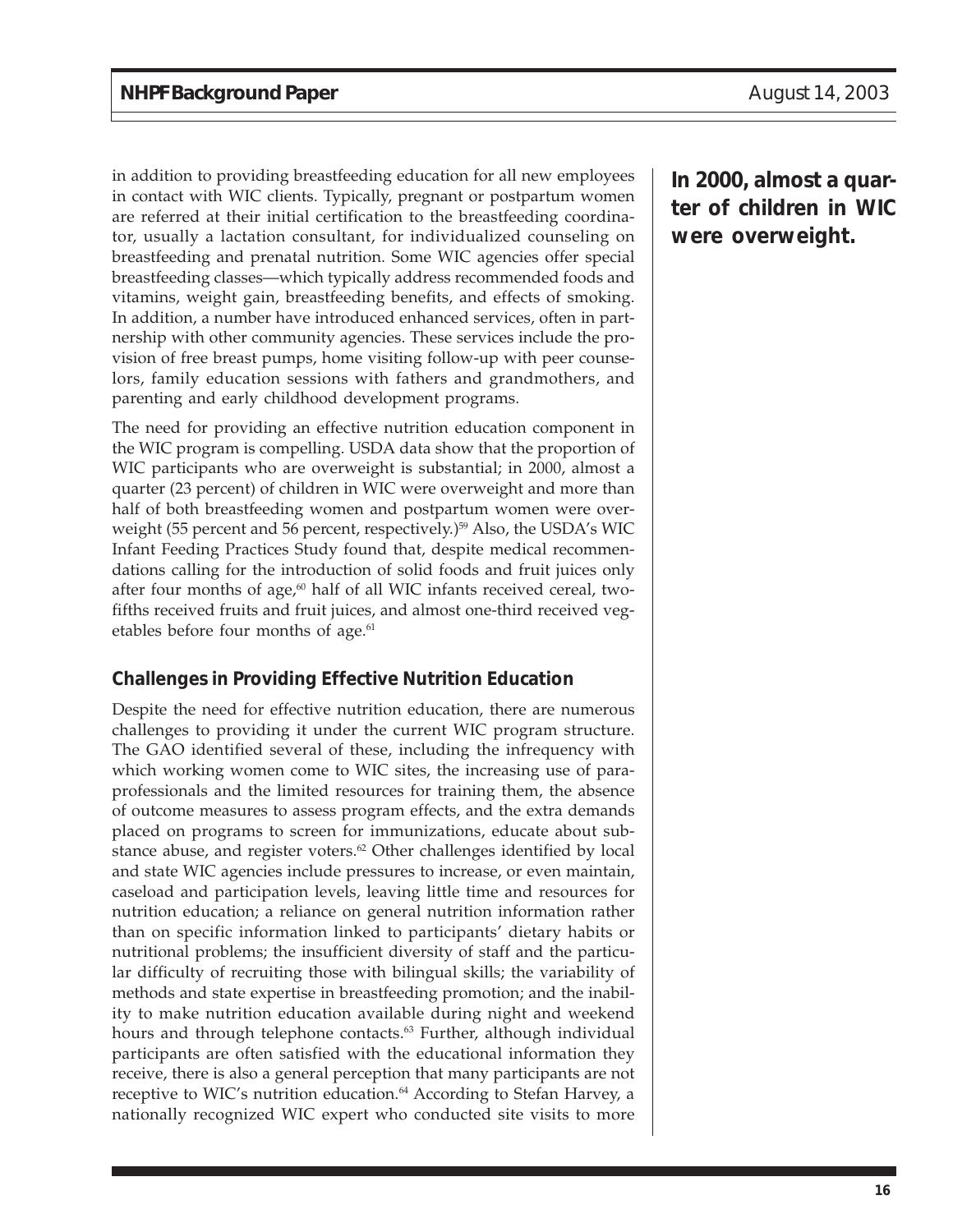than 40 California WIC clinics in 1999 and 2000, "Most dieticians and nutritionists believe passionately that WIC is first and foremost a nutrition education program. They also believe they are forced to give nutrition education short shrift."65

Knowing how to furnish nutrition education that not only teaches participants about healthy eating but also results in dietary changes is challenging for WIC clinic staff, as it is for any health professional. With respect to obesity reduction in particular, effective education needs to address both the cultural differences in attitudes toward appropriate weight for infants, children, and pregnant women and the emotional components of food consumption.

#### **Model Programs**

To address several of these challenges, the USDA is collaborating with other public and private agencies to bring about improved dietary habits and breastfeeding rates among WIC participants. One example of collaborative initiatives is Fit WIC, a USDA multistate project to examine how policies, practices, and operations might be changed to make the program more responsive to the problem of childhood obesity. Another, 5 A Day for Better Health, is a National Cancer Institute initiative, implemented at several WIC sites across the nation, that is aimed at increasing participants' consumption of fruits and vegetables. A third, Loving Support Makes Breastfeeding Work, is a USDA social marketing campaign, undertaken in conjunction with the nonprofit firm Best Start, to increase participants' rates of initiation and duration of breastfeeding. In addition, the USDA has launched a new initiative, Revitalizing Quality Nutrition Services, to improve nutrition standards, training, and effective nutrition education strategies.

# **WIC'S LINK TO HEALTH CARE**

Functions related to health care access are also funded through the states' grant funds for nutrition services and administration. According to federal regulations, local WIC agencies are expected to provide WIC participants access to ongoing, routine obstetric and pediatric services and referral for treatment by assuring the availability of these services either directly or through agreements with health care providers. This requirement is typically met by directing clients to the Medicaid or SCHIP programs and by maintaining a list of providers to which WIC participants can be referred. Only about one-third of local WIC clinics are co-located with health care services, and rarely are the two integrated at a common site.<sup>66</sup> Yet, the implicit goal of coordination between WIC staff and health care providers appears to be most effectively met when the two services are integrated and centralized files are used. As others have reported, arranging for appointments, sharing information, and consulting on individual cases is facilitated by co-location, but not assured. $67$ 

**Only about one-third of local WIC clinics are co-located with health care services.**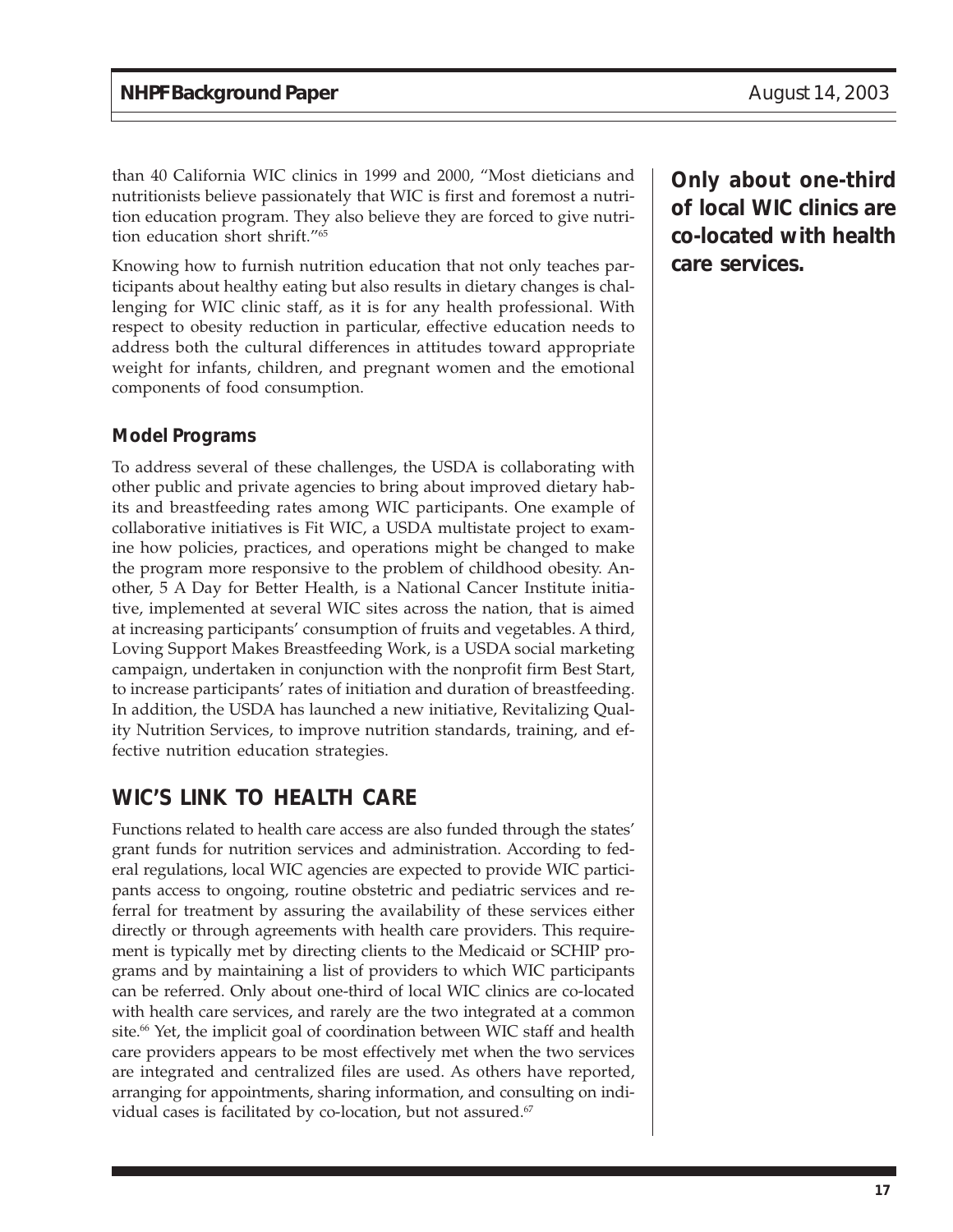Coordinating the nutritional and health care needs of WIC participants is made difficult by several aspects of the WIC and health care systems. On the WIC side, there is the issue of confidentiality: states are obligated to restrict participant information to persons connected with the administration or enforcement of the program (although a number of states, such as Massachusetts, request participants to authorize the release of their nutritional information). In addition, local WIC agency personnel lack the resources to establish relationships with the many health care providers involved in the public and private managed care networks that may be enrolling WIC participants and, in general, they are unfamiliar with how managed care systems work.<sup>68</sup> On the health care side, there is most likely a similar lack of understanding about WIC. In addition, only about one-third of state Medicaid agencies even include a WIC referral requirement in their managed care contracts. $69$ 

# **WIC'S IMPACT ON HEALTH OUTCOMES**

WIC has been considered one of the most cost-effective federal programs in the United States. According to the USDA, WIC has demonstrated positive effects on improved birth outcomes, preconceptional nutrition status, children's diets, infant feeding practices, immunization rates, anemia, children's cognitive development, and access to regular sources of medical care.70 These findings have been based on numerous research and evaluation studies funded primarily by the USDA, but also by the Centers for Disease Control and Prevention (CDC) and the GAO, to assess the effects of the WIC program. Other federal agencies and private foundations have invested little over the years in WIC-related research.

Two studies, in particular, played an important role in building support for the WIC program. The first study, which was conducted by Barbara Devaney and colleagues in five states in 1987 and 1988, found that, after controlling for prenatal care use and demographic factors, prenatal WIC participation among Medicaid-enrolled women was associated with low birthweight rates that were 59 percent lower than those for non-WIC participants and very low birthweight rates that were also 59 percent lower. Based on these estimates, the authors predicted a Medicaid savings of \$1.77 to \$3.30 for each \$1.00 spent on prenatal WIC services.<sup>71</sup> The second study, by the GAO, based on a statistical combination of 17 WIC studies conducted from 1971 through 1988, estimated a 44 percent reduction in very low birthweight infants and calculated public and private cost savings amounting to \$3.50 over an 18-year period for every \$1.00 invested in WIC prenatal benefits.<sup>72</sup>

Most claims of WIC's effectiveness are based on analyses of program data collected in the 1980s. As a result of subsequent changes in Medicaid eligibility, health care utilization, and client characteristics, findings from these studies are becoming dated. Currently, Abt Associates, under contract to the USDA, is completing a comprehensive review of **WIC has been considered one of the most cost-effective federal programs in the United States.**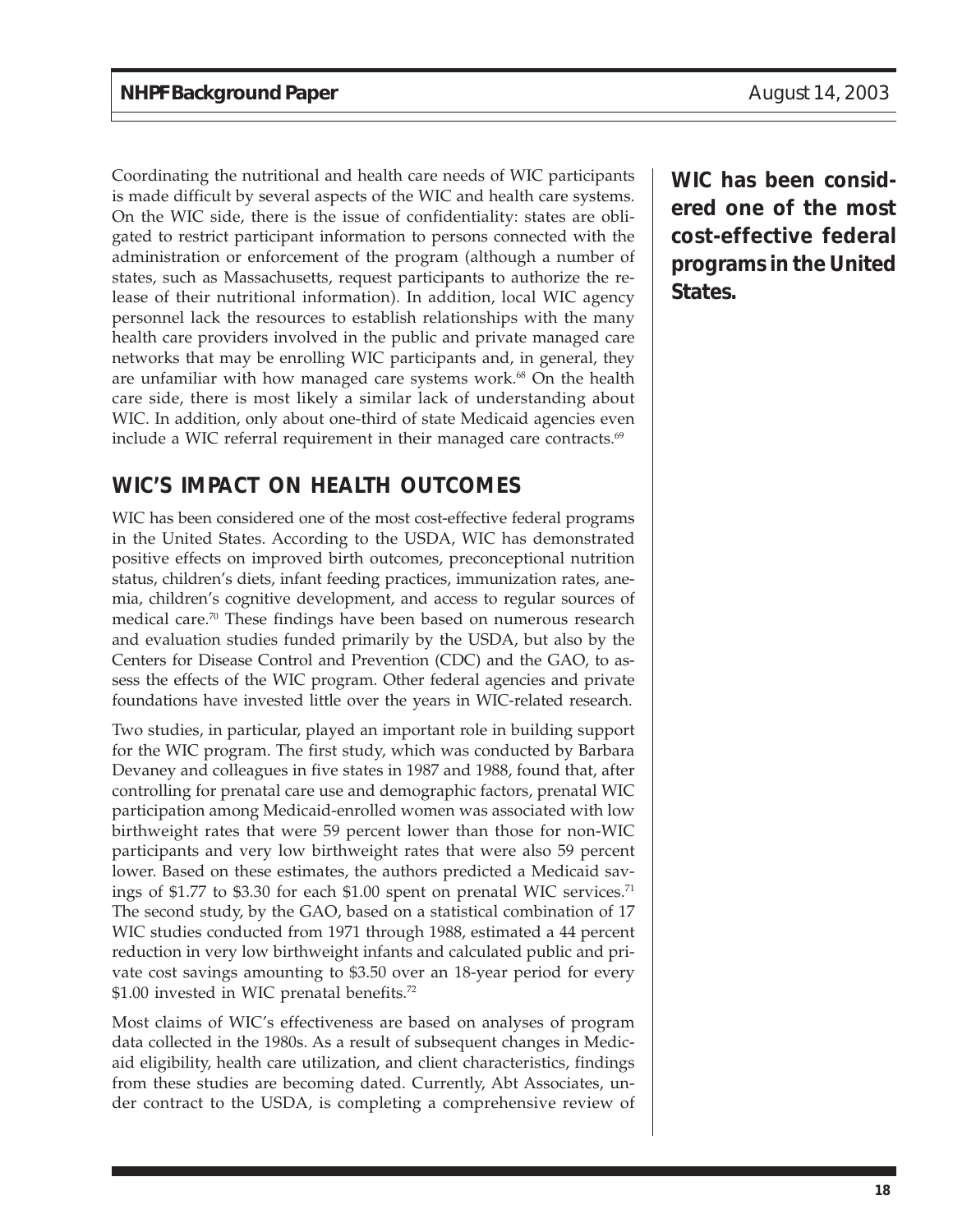more than 70 WIC studies on nutrition and health outcomes. Although this review has not yet been published,<sup>73</sup> the USDA has released preliminary findings showing that WIC has had a positive impact on birthweight and other health outcomes and has significantly reduced Medicaid costs.74 National and multistate studies conducted since 1990 have examined WIC's impact on pregnancy, infant, and child health outcomes and are summarized below, along with a discussion of WIC research challenges.

### **Pregnancy Outcome**

The preponderance of evidence supports WIC's success in improving pregnancy outcomes. A recent study of WIC's impact suggests positive effects on pregnancy outcome. Lori Kowaleski-Jones and Greg Duncan, using 1996 National Longitudinal Survey of Youth (NLSY) data from the U.S. Department of Labor's Bureau of Health Statistics and modeling techniques that minimized unmeasured characteristics that may have biased older studies, found that prenatal WIC participation had a positive effect on infant birthweight.75 WIC's impact on the health of postpartum and breastfeeding women mothers has not been studied.<sup>76</sup>

#### **Infant Health Outcomes**

Little is known about WIC's effects on infants during the first year of life. Research on infant development, conducted by Kowaleski-Jones and Duncan and using NLSY data on a sample of infants born between 1990 and 1996, found decreases in negative infant temperament but no significant effects of prenatal participation on infant motor and social skills.<sup>77</sup> Research results on WIC's effect on breastfeeding suggest a negative impact. One large-scale study, based on 1996 data from the Bureau of Health Statistics' National Longitudinal Survey of Women (NLSW) and conducted by Pinka Chatterji and colleagues, found that WIC participation was associated with lower breastfeeding initiation rates; the study concluded that, while the WIC program's breastfeeding counseling and support may be effective for some mothers, many mothers may be more influenced by the offer of free infant formula.<sup>78</sup>

#### **Child Health Outcomes**

Research suggests that WIC participation by children ages 1 to 4 is positively associated with increased nutrient intake, but much less is known about other child health outcomes, including long-term growth and development.79 With respect to nutritional intake, Donald Rose and colleagues, using 1989 through 1991 data from the USDA's Continuing Survey of Food Intakes by Individuals (CSFII), found that children with family incomes less than 130 percent of poverty who were participating in WIC had a significantly higher intake of 10 of the 15 nutrients studied, **WIC has had a positive impact on birthweight and other health outcomes and has significantly reduced Medicaid costs.**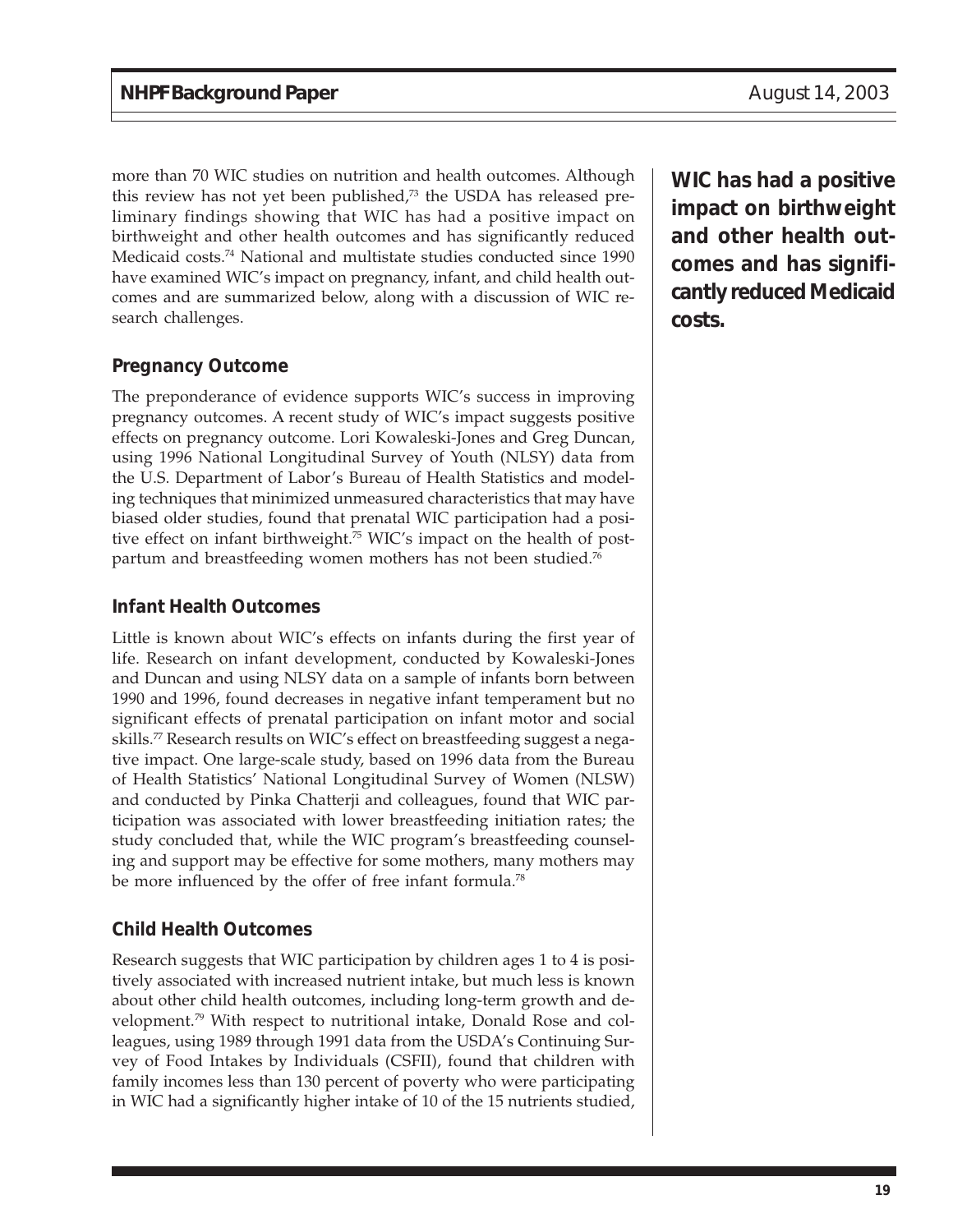including iron and zinc, than nonparticipants with the same level of family income but showed no differences with respect to the intake of fat, saturated fat, or cholesterol.<sup>80</sup> In addition, Victor Oliviera and Craig Gundersen, using later data from the 1994–1996 CSFII, found that children in WIC showed significantly higher rates of nutrient intake, specifically iron, vitamin B6, and folate.<sup>81</sup> An analysis of data from the 1991 National Longitudinal Follow-Up to the 1988 National Maternal and Infant Health Survey, which is conducted by the CDC's National Center for Health Statistics, found little evidence that WIC had a statistically significant effect on either height- and weight-based measures or overall level of health.<sup>82</sup> Possible confounding factors limiting the validity of these findings include not only selection bias but also the reliability of dietary recall, differences in the demographic characteristics of participants and nonparticipants (in the Rose study), and failure to control for food stamp participation (in the Oliveira and Gundersen study).

### **Challenges in Conducting Research**

Recently, some of WIC's claims of effectiveness have been called into question. In *Rethinking WIC,* authors Douglas Besharov and Peter Germanis criticize WIC's evaluation studies for a variety of methodological reasons. They argue that nearly all findings of WIC's positive pregnancy outcomes lack generalizability because they have been based on research conducted in the 1980s and even earlier, when the WIC population was substantially more disadvantaged than it is today. They argue also that WIC's pregnancy outcome research is flawed by simultaneity bias since it fails to control for the length of time that women are in the program; for a variety of reasons, women enrolling later in the program are more likely to have a full-term, healthy baby. Their most important criticism, however, is selection bias, because WIC research compares participants to income-eligible nonparticipants; participants, by virtue of their having sought out food and nutritional assistance, are likely to be more highly motivated and desirous of better birth outcomes.<sup>83</sup>

The criticisms made by Besharov and Germanis have sparked a great deal of controversy among researchers and advocates regarding the strengths and weaknesses of past research designs and whether or not program effects may have been overstated. On the one hand, Nancy Burstein, an Abt Associates economist and WIC researcher, writes:

Many researchers have attempted to estimate the impact of WIC participation on outcomes such as birthweight, breastfeeding, and nutrient intake. In my opinion those studies, with a single exception, $84$  constitute inadmissible evidence because they use comparison group designs, in which the outcomes of WIC participants are compared with the outcomes of income-eligible nonparticipants....Practically speaking, we know no more about the effects of WIC now than before the program was introduced.85

**Recently, some of WIC's claims of effectiveness have been called into question.**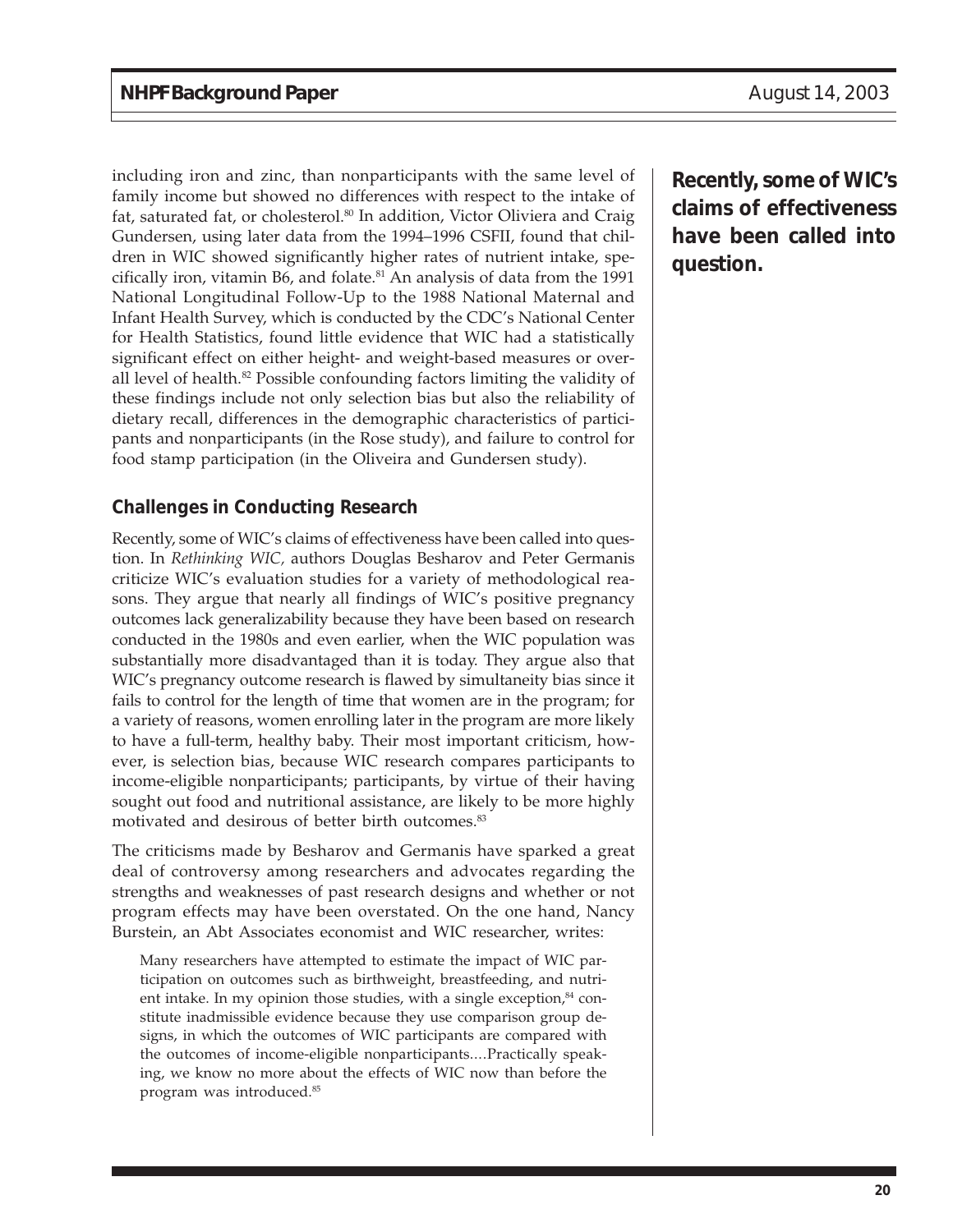On the other hand, Barbara Devaney, a Mathematica Policy Research economist and WIC researcher, acknowledges selection bias problems that are inherent with "many, if not most, evaluations of government programs." However, these problems can understate the effectiveness of a program as well as overstate it. Consequently, says Devaney:

Rather than dismiss the findings of all WIC program evaluations, a more productive approach would be to consider the sum of the evidence on WIC in light of the potential for selection bias....First, WIC improves birth outcomes, although it is possible that the estimated program effects may overstate the true program effects because of both selection bias and gestational age bias....Second, WIC participation is associated with increased intake of the nutrients the program targets.<sup>86</sup>

WIC researchers recognize the methodological challenges associated with using quasi-experimental studies to assess program impact. While they agree that randomized designs represent the "gold standard," they cite ethical and feasibility obstacles associated with withholding WIC services and the high cost of randomized control studies. Despite these methodological concerns, which are not unique to WIC, William Hamilton of Abt Associates and Peter Rossi of the University of Massachusetts note that an argument can be made that the benefits associated with randomized experimentation may outweigh the risks, particularly because "taxpayers and program participants have a strong interest in knowing whether these programs are working as intended."87

# **CONSIDERATIONS FOR WIC'S FUTURE**

Suggestions for how to improve the WIC program vary, reflecting the differing perspectives of the program's stakeholders. In the course of interviewing experts for this paper, the unique perspectives of four different groups—the WIC community, the public health community, breastfeeding advocates, and infant formula manufacturers—became apparent. (Clearly, these views may not be shared by every person in each group, but the perceptions are widely held and instructive.)

Many in the WIC community would like to see the program expand to serve women and children who are eligible but not participating; some advocates propose extending WIC to children in non-Medicaid SCHIP programs who are not currently eligible. Because of concerns regarding added per-participant costs and the potential for associated reductions in the number of people served, they are cautious about making substantial modifications or enhancements in WIC, particularly during a period of economic stress. State and local WIC officials are proud of the success of the infant formula cost-containment program, which has allowed more than two million participants to be served at no additional cost to the federal government, and fear that moving from a sole source competitive bidding process would likely result in a dramatic decrease in rebate savings that would necessitate a reduction in participation or an increase in federal funding. They are also proud of WIC's ability to

**Suggestions for how to improve WIC reflect the differing perspectives of the program's stakeholders.**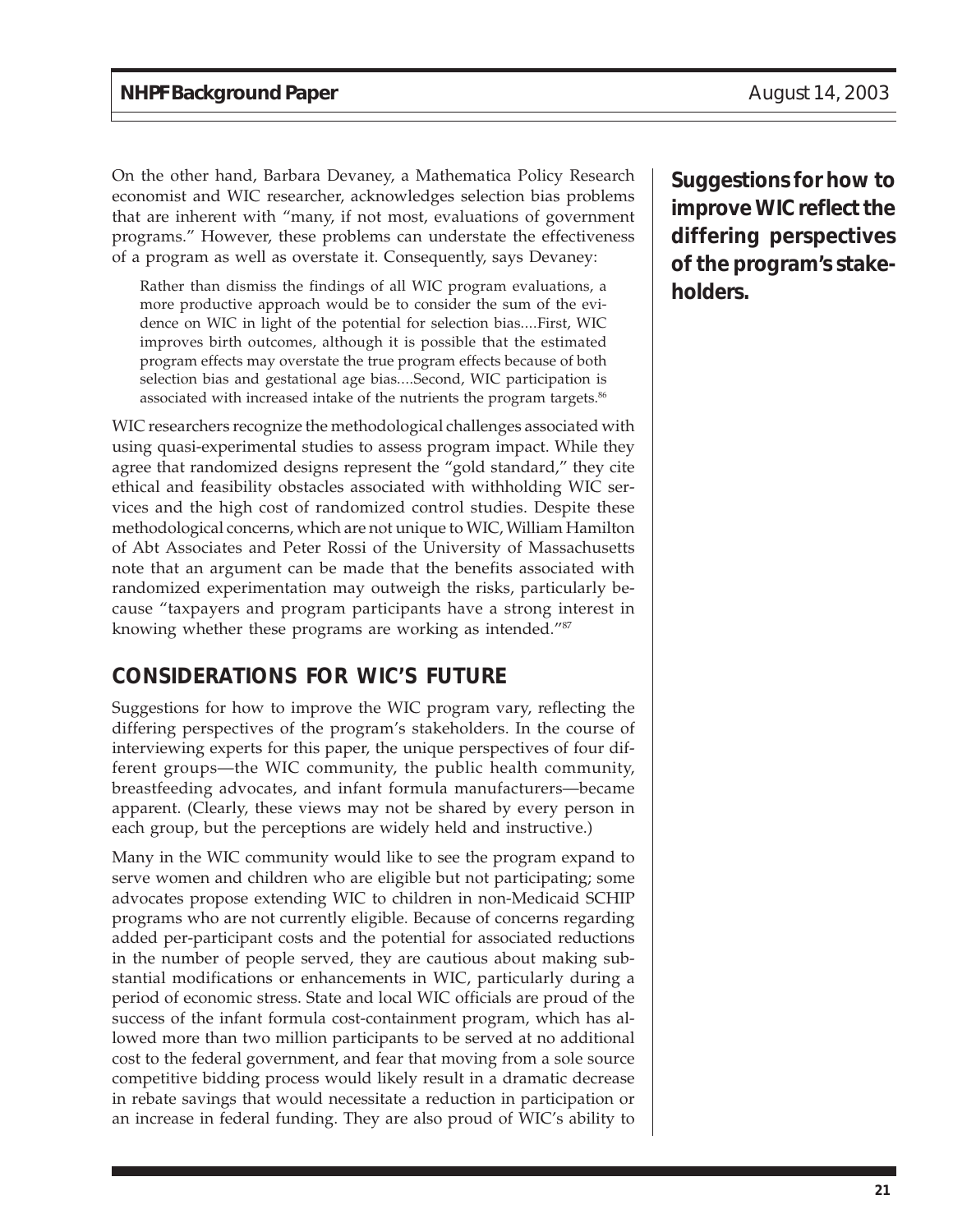improve health and nutrition outcomes. Moreover, although they promote breastfeeding, they believe that it is important for women to have the option to use formula. They would like to see the nutrition education component of WIC expanded to address obesity, physical activity, and child development, but only in terms of prevention. They do not perceive that the intensive medical counseling needed for persons with conditions such as obesity, lead poisoning, anemia, and diabetes can be furnished with WIC funding.

Most public health professionals value the WIC program but would like to see it undertake a greater commitment to health objectives. They generally voice support for food package changes to address obesity, while assuring that nutrients missing from participants' diets are provided. Yet they want WIC to move away from being primarily a freefood program and to focus more strongly on nutritional education. They endorse expansions in counseling sessions and a new focus on community-based interventions—particularly since many believe that other health department nutrition activities have been abandoned as WIC has grown and managed care has expanded. In general, the public health community wants greater collaboration in achieving obesity reduction and other important health status outcomes, and it advocates new approaches to serving the WIC population.

Breastfeeding advocates generally want to see the program do more in breastfeeding promotion. Many feel that there are mixed messages given by the WIC program, which actively supports breastfeeding while at the same time making available free infant formula. Free infant formula, they believe, is a deterrent to breastfeeding, and large manufacturer rebates can create inappropriate economic incentives for WIC program staff. Some would go as far as requiring formula by prescription only and having all but the neediest families pay for most of their formula. Concerned with the low breastfeeding initiation and duration rates among WIC participants, breastfeeding advocates would like to see more peer and family support in WIC education and outreach. They would also like to see breastfeeding coordinators exclusively devoted to providing breastfeeding services, breastfeeding training become more standardized, and local WIC agencies work more closely with local hospitals and lactation consultants.

Infant formula manufacturers are concerned about the dramatic growth of the rebate program and perceive an inequity in the way that they are treated compared to the dairy, peanut, and cereal industries. Mead Johnson and Ross, the two manufacturers whose products account for more than 90 percent of the WIC infant formula rebates, believe that the current high level of rebate is not sustainable, considering the large number of participating infants and the substantial discounts on the wholesale cost of formula. Given their involvement, the manufacturers would like to be viewed more as partners in WIC and to have rebate funds be used to support more intensive health education and breastfeeding interventions. They question whether all of the infants in

**The public health community wants greater collaboration in achieving obesity reduction.**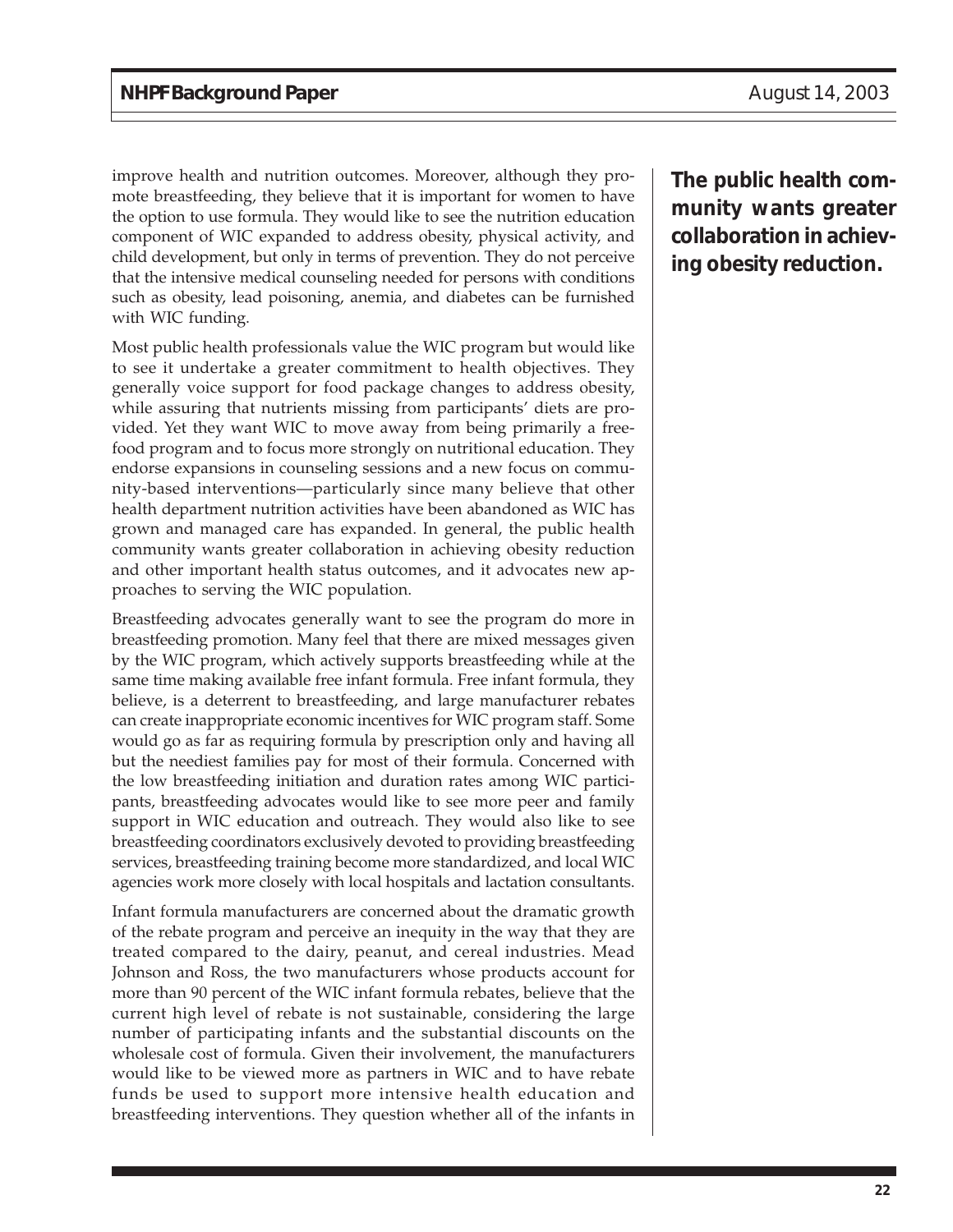the program are financially and nutritionally at risk and whether the program is doing enough to avoid fraud. They believe also that multisource contracting could be preferable for manufacturers, at the same time allowing more choice for participating mothers.

Now, at the time of reauthorization, and in future years, there are a number of health-related WIC policy issues that federal policymakers could consider to strengthen the program.

#### **Food Package Changes: Stakeholders May Disagree**

How much political will exists to revise the content of WIC food packages is not known. Whether policymakers view the WIC program as a nutrition program, a commodity program, or a hunger program will likely have a great impact on their receptivity to food package changes. Key questions regarding the revision of food package content include the following:

■ Based on their past opposition, how effective would the dairy and cereal industries be in thwarting food package changes that substitute fruits and vegetables?

■ Given that the substitution of fruits and vegetables would likely cost the program more per participant, would the hunger coalition view the inevitable tradeoff of either serving fewer people or providing less food as acceptable?

■ Given the growing science base regarding nutrition, what would constitute an adequate, if not ideal, food package—one that is still reasonable to provide in terms of cost and accessibility?

■ How might the reliance on IOM or another body of experts facilitate the more rapid adoption of new science into the WIC food package?

■ Should WIC participants who are obese have more stringent requirements specifying the types of food in their package?

#### **Nutrition Education: Addressing Obesity**

Assuming that WIC's nutrition education can be expected to achieve changes in eating behavior and reductions in obesity, there is still no clear vision about how it should be structured. Nor is there agreement about how much WIC can be expected to achieve on its own or in concert with other initiatives. Yet there is some consensus that current methods can be made more effective.

■ Is there sufficient scientific and programmatic knowledge to require that WIC achieve target objectives in obesity reduction? How much should be expected of this or any other nutrition program?

■ What are the appropriate complementary roles of WIC nutrition educators and pediatric and obstetrical providers? How have changes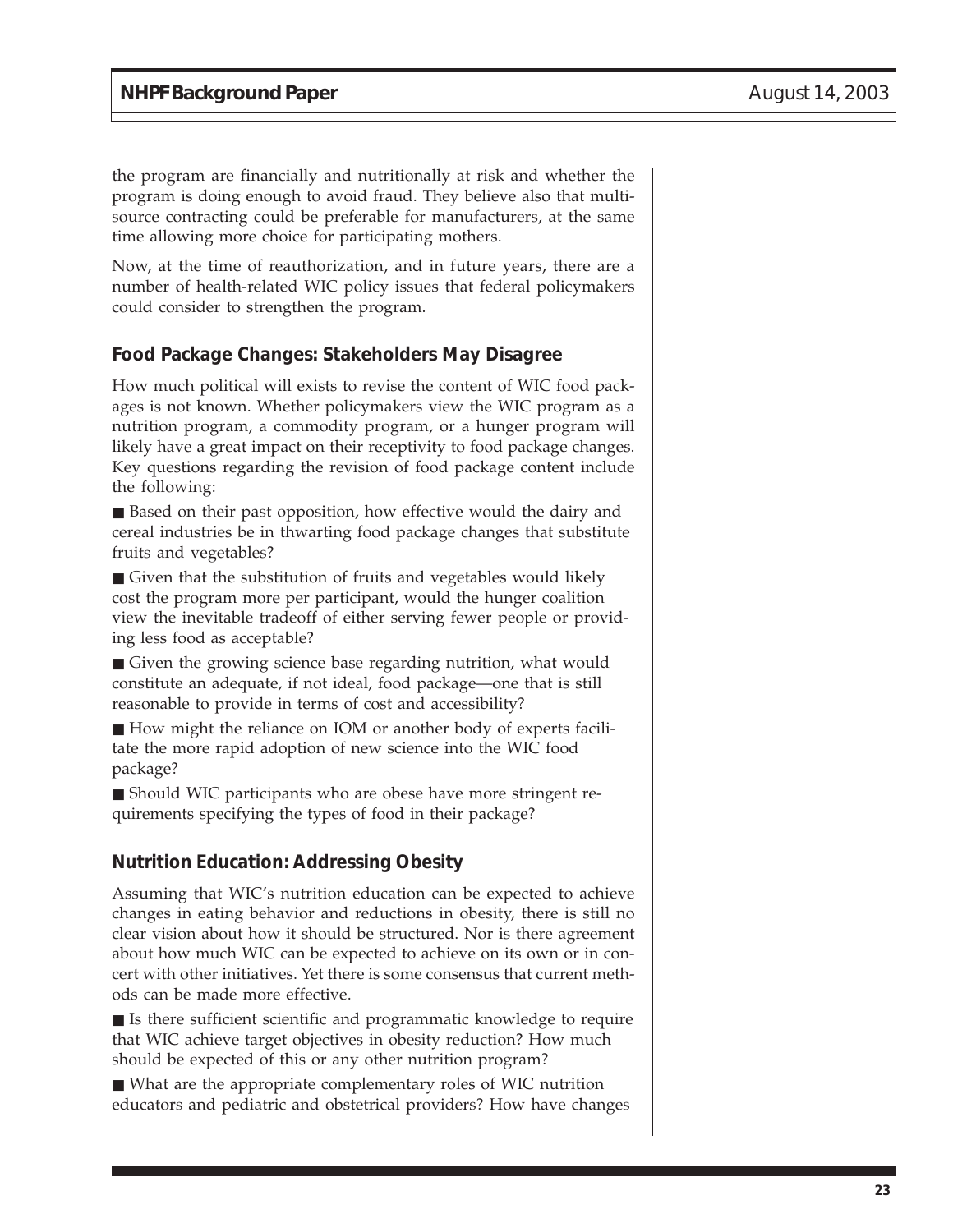in the delivery of maternal and child health services and current funding cutbacks affected opportunities for greater collaboration?

■ Should WIC use additional nutrition education strategies such as exercise classes, Weight Watchers–like meetings, or communityfocused campaigns?

■ Should it also consider embracing more directly parenting education and support?

■ Is there a need to enhance the qualifications and salaries of WIC's nutrition educators? Should money from states' food package allocations be available for such activities?

#### **Eligibility Determination: Serve More or Serve Better?**

Since WIC is such a popular program, not much attention has been given to issues of eligibility. Recently, however, some have argued that WIC's allocation of resources should be better aligned with the achievement of health and nutritional objectives for at-risk populations.

■ Since recent research suggests that greater numbers of women, infants, and children are eligible to participate in WIC than currently do,<sup>88</sup> should WIC funding be increased so that it is able to reach all financially eligible individuals?

■ Should WIC become an entitlement program as some have suggested?

■ Since states do not contribute financially to the WIC program, should individuals in states with Medicaid eligibility higher than 185 percent of poverty qualify for WIC while those in other states do not?

■ Should nutritional risk criteria be made more stringent so that program resources can be expanded for those in greatest need?

■ Should all women, infants, and children at nutritional risk, regardless of income, have the option of accessing WIC's nutrition education services, given the Institute of Medicine's determination that nearly all Americans fail to consume foods in accordance with the food guide pyramid?89 If so, should those who can afford it pay for certain services?

#### **WIC and the Infant Formula Industry: A Precarious Relationship?**

The WIC program has become heavily dependent on the infant formula industry as a result of the rebate program. Consequently, the financial risks and health consequences of this reliance are important to consider.

■ Will infant formula manufacturers continue to bid competitively for WIC contracts now that the program serves half of all American infants? Might they soon decline to participate, as one company has already done?<sup>90</sup> Or will manufacturers simply elect in given states to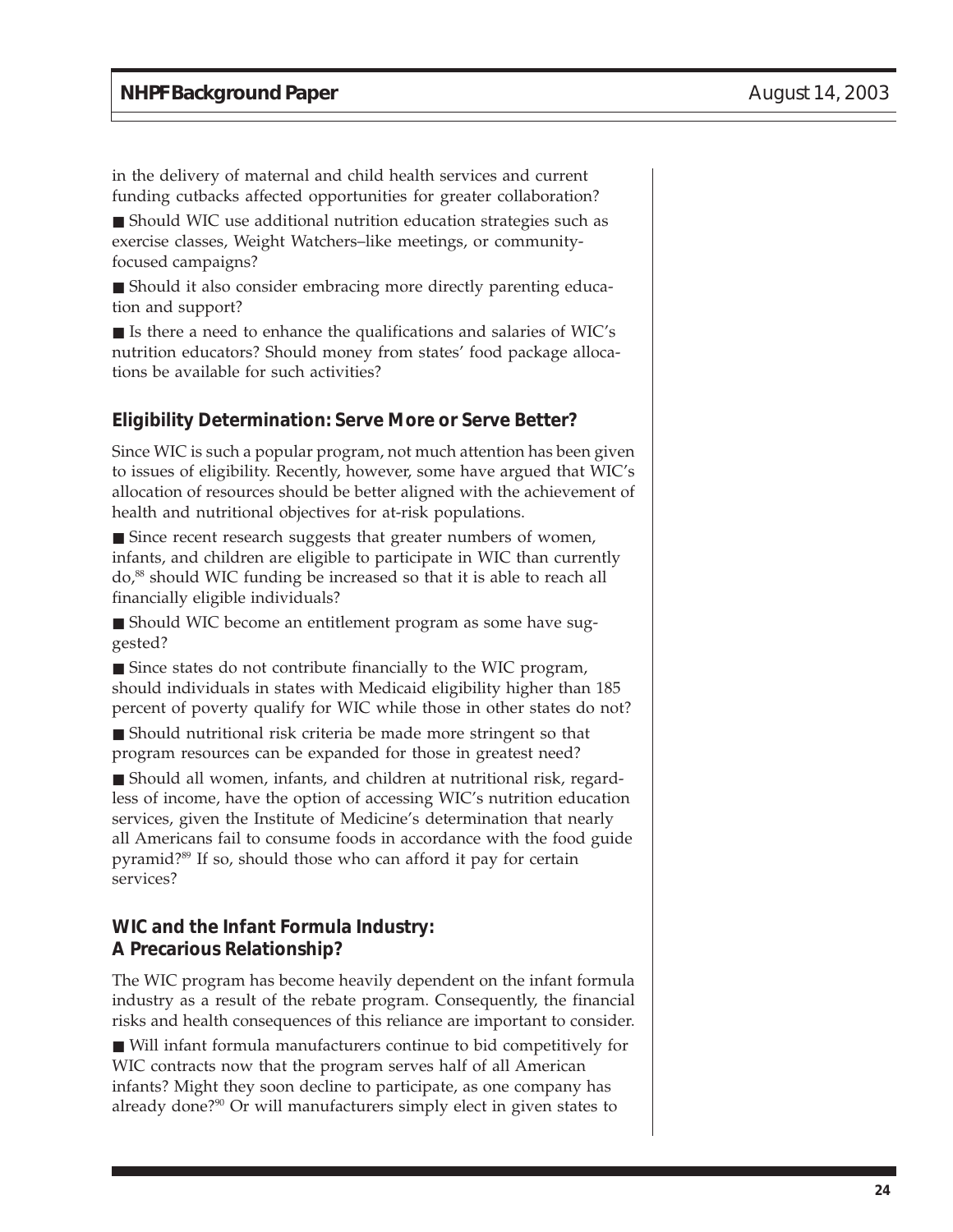offer smaller discounts than they have been (85 percent to 98 percent of the average wholesale price per can) $91$  or to not bid at all, as has already begun to happen in a few states?<sup>92</sup>

■ Would reduced access to free infant formula result in higher breastfeeding among WIC participants? Or would it result in a worsening of the health of some infants whose mothers might resort to inappropriate feeding practices?

#### **Research and Demonstrations: Avenues for Progress**

As policymakers consider the development of a nutrition agenda to achieve better health outcomes, understanding WIC's impact on participants becomes more critical. This suggests it may be beneficial to examine new opportunities for expanding WIC's research and demonstration initiatives.

■ Should the secretary of agriculture be given waiver authority to permit states to establish and evaluate new approaches for improving the health and nutritional status of WIC participants within a costneutral framework? Would it be appropriate for states to experiment with targeting greater food and nutrition education resources to those most in need?

■ Should the USDA secretary be given expanded authority and resources to conduct national studies of current and alternative WIC interventions? Would it be possible to rigorously evaluate the program's impact on food insecurity, nutrition intake, and reductions in smoking, drug abuse, and obesity? Would it also be possible to test the effect of offering food vouchers equivalent to the value of infant formula on a woman's decision to breastfeed? Could national studies take advantage of some state's WIC eligibility levels above 185 percent of poverty and match these women, infants, and children to non-WIC control groups?

Congressional support for the WIC program has been longstanding and, despite an extremely tight fiscal environment, few political observers anticipate fundamental restructuring at this time. Yet the importance of addressing obesity and other nutritionally related health problems among low-income women, infants, and children is likely to grow. Consequently, there will be increasing interest in examining WIC, along with other health-related programs, to determine its appropriate role in a new national nutrition agenda.

## **ENDNOTES**

1. Eugenia Calle, Carmen Rodriguez, Kimberly Walker-Thurmond, and Michael Thun, "Overweight, Obesity, and Mortality from Cancer in a Prospectively Studied Cohort of U.S. Adults," *New England Journal of Medicine,* 348, no. 17 (April 24, 2003):1625–1638.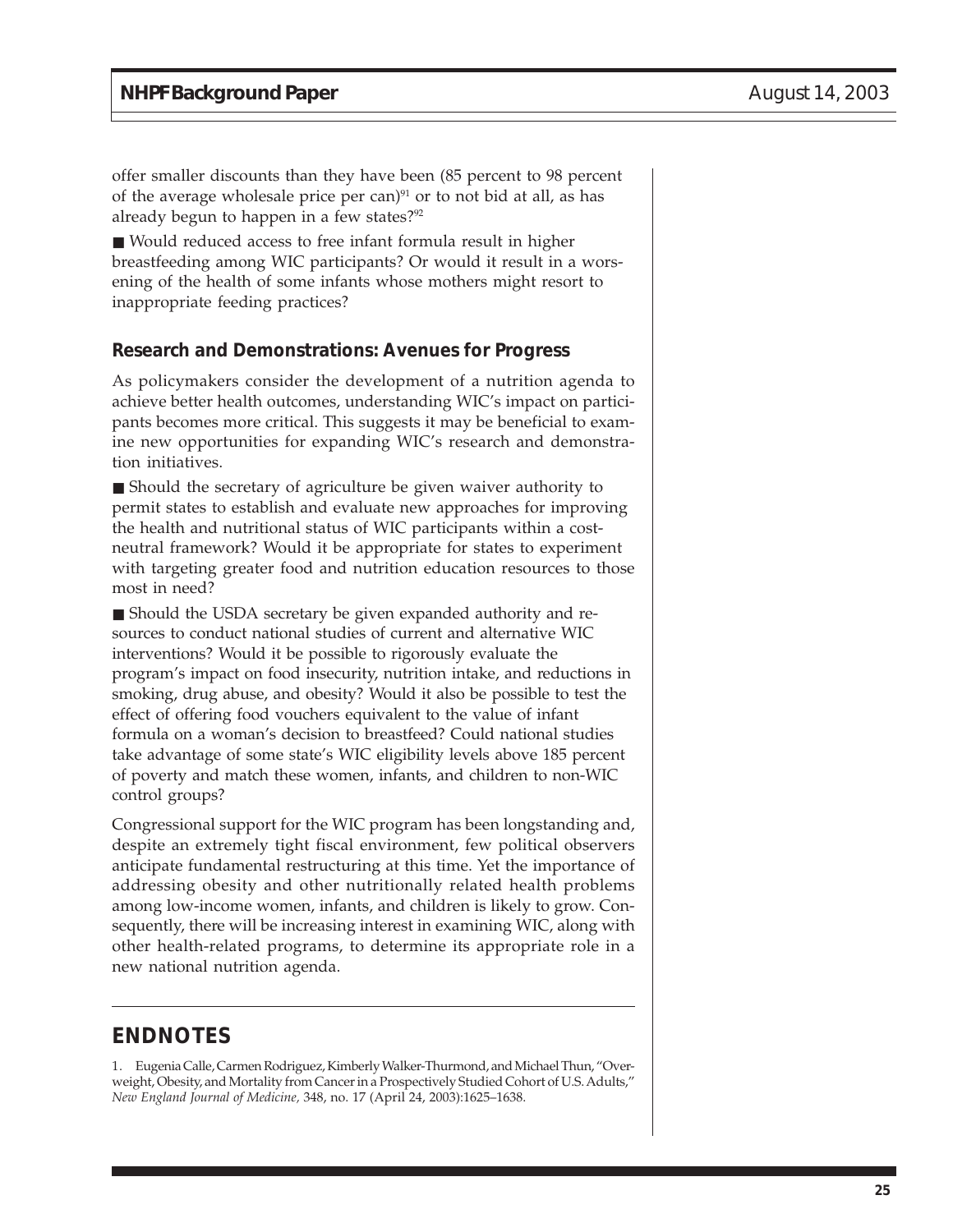2. Margaret Watkins, Sonja Rasmussen, Margaret Honein, Lorenzo Botto, and Cynthia Moore, "Maternal Obesity and Risk for Birth Defects," *Pediatrics,* 111, no 5, supplement (May 2003): 115–1158.

3. According to the surgeon general, women in families with incomes at or below 130 percent of the federal poverty level are approximately 50 percent more likely to be obese than those in families with higher incomes. Office of the Surgeon General, *The Surgeon General's Call to Action to Prevent and Decrease Overweight and Obesity* (Rockville, Md.: U.S. Department of Health and Human Services, 2001).

4. In addition to the AEI and GAO studies, a report by the special investigative staff of the House Committee on Appropriations was prepared but not made public. Tom Slomba, consultant, telephone communication with authors, July 10, 2003.

5. U.S. General Accounting Office (GAO), *Food Assistance: WIC Faces Challenges in Providing Nutrition Services,* GAO-02-142, U.S. General Accounting Office, Washington, D.C., December 2001.

6. For example, since 1994 there has been a steady decrease in the percentage of WIC participants with incomes below 50 percent of poverty. Susan Bartlett, Ramona Olvera, Nicole Gill, and Michele Laramie, *WIC Participant and Program Characteristics 2000,* Special Nutrition Programs Report No. WIC-02-PC, U.S. Department of Agriculture, Alexandria, Va., July 2000.

7. Douglas Besharov and Peter Germanis, *Rethinking WIC: An Evaluation of the Women, Infants, and Children Program* (Washington, D.C.: AEI Press, 2001).

8. National Advisory Council on Maternal, Infant, and Fetal Nutrition, *2002 Biennial Report on the Special Supplemental Nutrition Program for Women, Infants and Children (WIC) and the Commodity Supplemental Food Program (CSFP),* U.S. Department of Agriculture, Alexandria, Va., November 2002.

9. Special Supplemental Nutrition Program for Women, Infants, and Children (7 CFR 246), January 1, 2002; accessed March 3, 2003, at http://www.access.gpo.gov/nara/cfr/ waisidx\_02/7cfr246\_02.html.

10. Pregnant women are certified for the duration of their pregnancy and up to six weeks postpartum, and infants under six months of age may be certified up to their first birthday.

11. Special Supplemental Nutrition Program for Women, Infants and Children, 42 USC Sec. 1786, 2002.

12. A competent health care professional, referred to officially as a competent professional authority, is defined as a physician, nutritionist, dietician, registered nurse, physician's assistant, or state or local medically trained health official. 7 CFR 246.

13. 7 CFR 246.

14. Geri Henchy, Food Research and Action Center, written communication with authors, July 3, 2003.

15. 42 USC Sec. 1786.

16. 7 CFR 246.

17. Bartlett et al., *WIC Participant.*

18. According to the California WIC Association's executive director, California is a notable exception. This would appear to be explained by its large immigrant population.

19. Food and Nutrition Service (FNS), "WIC Program Participation and Costs," U.S. Department of Agriculture, February 25, 2003; accessed March 3, 2003, at http:// www.fns.usda.gov/pd/wisummary.htm.

20. The Center for Budget and Policy Priorities (CBPP) argues that the decline in participation in the three-year period will not be followed by a resumption of the historical growth in participation. The last two years' participation fell short of projections, and CBPP believes that WIC has essentially reached a steady state in terms of penetration of the eligible population and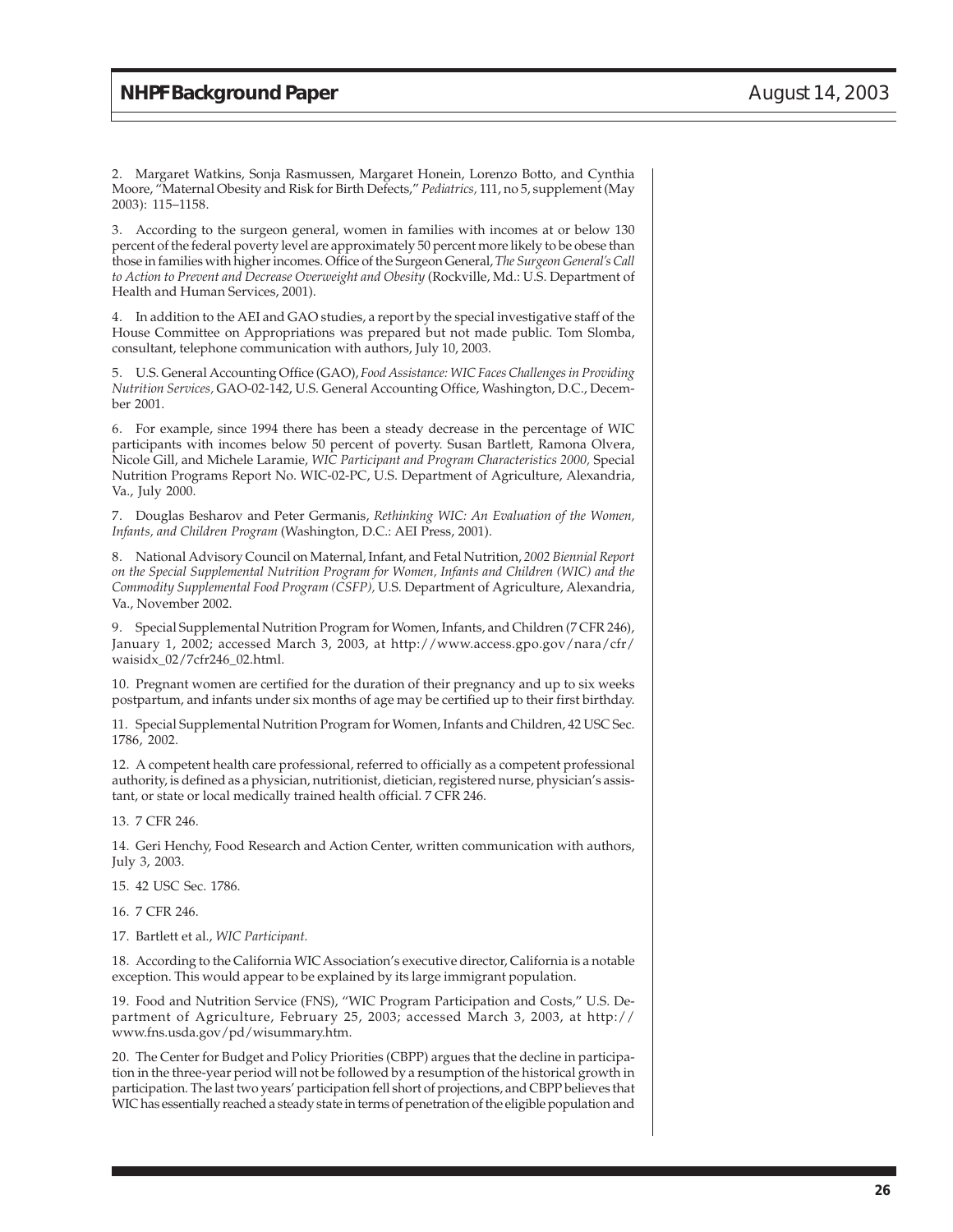that future participation levels will fluctuate with the economy. Robert Greenstein, CBPP, written communication with authors, June 2003.

#### 21. FNS, "WIC Program Participation."

22. There may, however, be specific years in which congressional appropriations did not keep pace with inflation. Fiscal year 2004 may see an actual decrease in funding. While the WIC budget has yet to be passed by Congress, the House Appropriations Committee did reduce the WIC FY 2004 appropriations by \$108 million below the FY 2003 appropriation. Committee on Appropriations, "House Rpt.108-193—Agriculture, Rural Development, Food and Drug Administration, and Related Agencies Appropriations Bill, 2004," U.S. House of Representatives; accessed August 19, 2003, at http://thomas.loc.gov/cgi-bin/cpquery/ ?&dbname=cp108&maxdocs=100&report=hr193.108&sel=TOC\_208030&.

23. Although not required to do so by Congress, a number of states also operate rebate programs for commodities other than infant formula, but the amount of money these programs bring into WIC constitutes a very small percentage of the money brought in through infant formula rebates. As of May 2002, ten states received rebates for infant cereal and four received rebates for infant juice. U.S. Congress, "Food, Nutrition, and Consumer Services Hearing," Agriculture, Rural Development, Food and Drug Administration and Related Agency Appropriations for 2003, March 7, 2002. According to the USDA's Economic Research Service, states without rebates for infant cereals or other foods "did not believe that the yield from the rebates would justify the effort to establish them and obtain reimbursement." In three states with infant cereal rebates, per-participant rebates amounts ranged from \$3.22 to \$4.88 in 2000. John Kirlin, Nancy Cole, and Christopher Logan, *Assessment of WIC Cost-Containment Practices: Final Report* (Washington, D.C.: U.S. Department of Agriculture, 2003).

24. Congress established the rebate program in 1989, requiring all states to enter into costcontainment contracts for the purchase of infant formula in WIC. In 1987, Tennessee was already operating its own rebate program, which became the model adopted by Congress.

25. Some states have formed groups to solicit bids and entered into multistate contracts with manufacturers.

26. Under P.L. 105-86 (enacted in 1997), the WIC sole-source contract, typically in effect for three years, is awarded to the manufacturer offering the lowest net price or, if the weighted average retail prices for different brands in the state vary by 5 percent or less, to the manufacturer offering the highest monthly rebate. The state WIC agency reimburses vendors for the full retail price of the infant formula purchased by WIC participants and then bills the manufacturer, usually on a monthly or quarterly basis, for the rebate amount agreed upon in the contract.

27. Victor Oliveira, USDA Economic Research Service, telephone conversation with authors, May 2003, update of 2000 per can prices in Victor Oliveira, Mark Prell, David Smallwood, and Elizabeth Frazão, *Infant Formula Prices and Availability: Final Report to Congress,* U.S. Department of Agriculture, Washington, D.C., October 2001.

28. Among participating infants, the only available data show that just 13 percent of infants in the WIC program were most often breastfed at 12 months of age. (Fifty-seven percent were breastfed in the hospital, but only 20 percent were most often breastfed at six months of age.) Ross Products Division, "Breastfeeding Trends through 2000," Abbott Laboratories, Columbus, Ohio, 2001.

29. Based on information on infant formula rebate trends provided by FNS staff of the USDA in August 2001 and updates in the fall of 2002.

30. There are, however, two ways in which some amount of the rebate funds can be used by states for nutrition services and administration. One is if a state has unused funds, which could include rebate funds, it returns these funds to the USDA and they are redistributed to all states that request and are eligible to receive additional funds, with roughly 26 to 27 percent required to be spent on nutrition services and administration and at least one-sixth of that amount required to be spent on nutrition education. In 2002, the total amount of funds that were redistributed was \$53 million. The other is if a state serves more participants than originally expected, it can petition to have food funds converted to nutrition services and administration funds and at least one-sixth of the converted amount would have to be used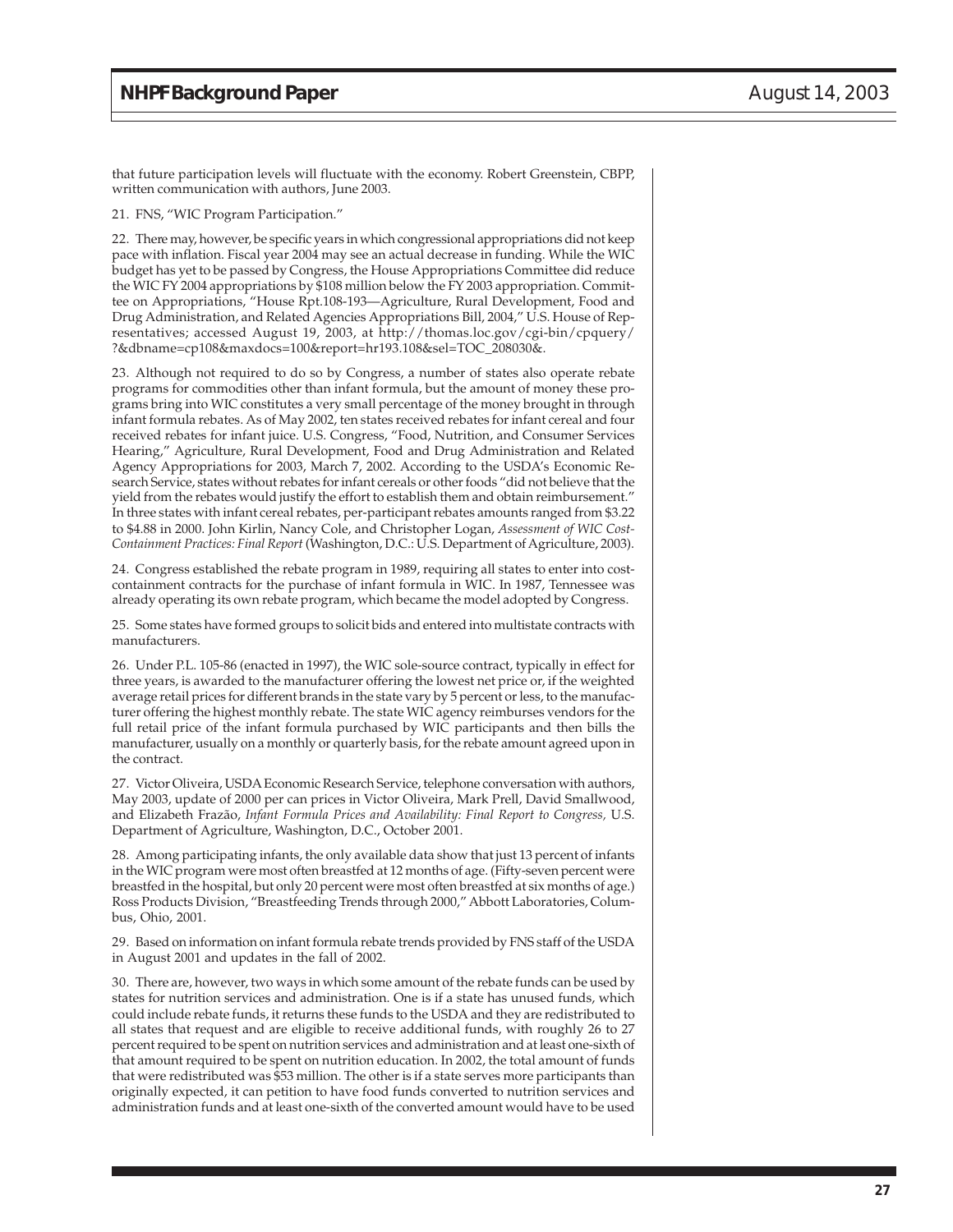for nutrition education. In 2002, the total amount of food funds converted was \$911,000. Information on the use of infant formula rebate funds was obtained from FNS staff of the USDA in May 2003.

31. This describes the general approach used. In practice, the process is more complex and iterative.

#### 32. GAO, *Food Assistance: WIC Faces Challenges.*

33. The number for all infants was obtained by taking the number of infants less than one year of age from U.S. Census Bureau data. The Current Population Survey is known to undercount infants. The estimates and projections made by the Census Bureau do not, however. The Census Bureau arrives at its estimates using data from births reported in the National Vital Statistics Report and ages the population over the course of a year, taking into account infant mortality. Both the National Population Estimate Division of the Census Bureau and the Vital Statistics Branch of the National Center for Health Statistics recommended using Census Bureau data for this purpose.

34. This calculation was based on Centers for Medicare and Medicaid Services (CMS) data for the number of infants enrolled in the Medicaid program at some time during 2000 and on Census Bureau data for the total number of infants in the United States in 2000. CMS data for 2001 are not yet available. Suk-Fong S. Tang and Beth K. Yudkowsky, "Medicaid State Reports: FY 2000," American Academy of Pediatrics, 2002; accessed July 29, 2003, at http:/ /www.aap.org/research/pdf00/FY2000FullReport.pdf.

35. Based on recommendation from staff of the National Center for Health Statistics, the number for all pregnant and postpartum women was calculated by totaling the number of live births nine months prior to and six months after July 1 of the calendar year.

#### 36. Bartlett et al., *WIC Participant.*

37. The USDA's National Survey of WIC Participants found that in 1998, 64 percent of WIC participants were in families with incomes at or below the poverty level, and another 23 percent were in families with incomes between 100 and 150 percent of poverty, while 13 percent had higher incomes. The survey was based on interviews with approximately 3,100 WIC participants in 178 WIC sites and had an 81 percent response rate. It also included household interviews for verification purposes with about 930 of these participants; this component had a 79 percent response rate. However, incomes could be verified for only 61 percent of those interviewed at home and were voluntarily changed without documentation for 19 percent, resulting in 74 percent of income responses being revised from those reported in person at WIC sites. Survey findings were based on the sample of participants interviewed at sites. In addition, these data were collected in 1998, prior to the full implementation of the State Children's Health Insurance Program, which gave states the option to extend Medicaid coverage to children in families with incomes up to 200 percent of poverty or even higher.

38. According to the National Academy of Science's National Research Council, the USDA bases its estimates of the number of individuals eligible for WIC on those with incomes at or below 185 percent of the federal poverty level. Using these estimates, the number who have actually enrolled in the program has been shown to exceed the number eligible by 20 percent to 30 percent in recent years. This higher-than-expected enrollment can be explained in some part by methodological factors (undercounting of infants by the Current Population Survey and use of monthly income rather than annual income in determining eligibility). However, the most significant factor in explaining WIC enrollment figures that exceed the estimates based on 185 percent of poverty is the failure to include higher-income eligibles who qualify on the basis of adjunctive eligibility. National Research Council (NRC), *Estimating Eligibility and Participation for the WIC Program: Phase I Report*, ed. Michele Ver Ploeg and David M. Betson (Washington, D.C.: National Academy Press, 2003). See also Marianne Bitler, Janet Currie, and John Karl Scholz, "WIC Eligibility and Participation," *Journal of Human Resources,* forthcoming.

39. These would include, for example, specific amounts of earned income or expenses related to child care as well as certain cash assistance benefits.

40. Section 1902(r)(2) of the Medicaid statute permits states to use less restrictive income and resource methodologies in determining eligibility for certain eligibility groups that do not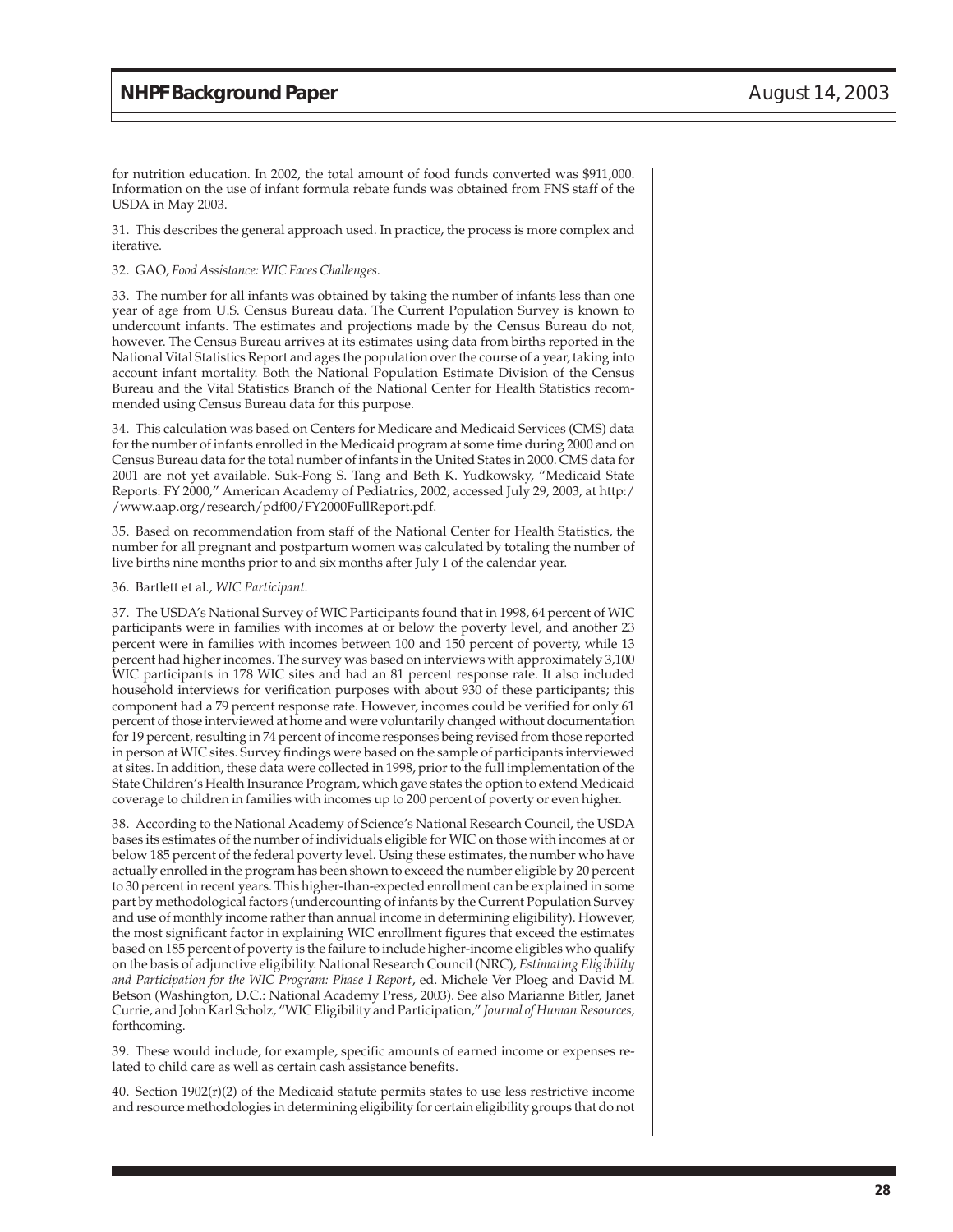qualify for benefits on the basis of cash assistance. States, therefore have the flexibility to provide Medicaid coverage to persons with higher incomes or greater resources than would otherwise be allowed.

41. Calculations were based on the reported income eligibility levels and allowable earned income disregards (but no other disregards) used to determine Medicaid eligibility in each state in 2002. Information was verified by each state Medicaid agency.

42. Mark Nord, Margaret Andrews, and Steven Carlson, *Household Food Security in the United States, 2001,* ERS Food Assistance and Nutrition Research Report No. FANRR29, U.S. Department of Agriculture, Washington, D.C., October 2002.

43. Food stamp participants must meet gross and net income tests, and all countable resources are taken into account. The maximum gross income for a family of three in the Food Stamp Program in 2002 was \$19,976.

44. Survey data from 1998 were used because the methods for reporting similar data in the WIC Participant and Program Characteristics 2000 were acknowledged to have limited the number of programs in which individuals participated and, therefore, resulted in underreporting of those receiving Medicaid benefits. The program participant data show only 48 percent of participants receiving Medicaid. See Nancy Cole, David Hoaglin, and John Kirlin, *National Survey of WIC Participants,* Special Nutrition Programs Report No. WIC-01-NSWP, U.S. Department of Agriculture, Alexandria, Va., October 2001.

45. This calculation was based on 2001 federal poverty levels for a family of three (\$14,630), allowing full deductions for child care and \$350 for shelter costs. The reader should keep in mind that the food stamp benefit was calculated for a family of one. In reality, food stamps are provided to households and would be triple the amount for a family of three.

46. Based on authors' interviews with FNS staff and local WIC directors. See also NRC, *Estimating Eligibility.*

47. Bartlett et al., *WIC Participant.* The lower rate of dietary deficiencies for infants may be a result of infants entering the program soon after birth and of most states certifying the infants for the entire year. Along with the monitoring of the newborns' diets, the result may be that many dietary deficiencies in infants are prevented from developing. Ron Vogel, FNS, written communication with authors, June 2003.

48. As mentioned above, these data were collected prior to the full implementation of the SCHIP program that allowed states to extend Medicaid coverage to more children.

49. Cole et al., *National Survey.*

50. Bartlett et al., *WIC Participant.*

51. Food and Nutrition Service, "Summary: Fiscal Year 2001 WIC Food Package Costs," U.S. Department of Agriculture, January 13, 2003; accessed January 21, 2003, at http:// www.fns.usda.gov/oane/MENU/WICFoodCosts/FY01Report.pdf.

52. Victor Oliveira, Elizabeth Racine, Jennifer Olmsted, and Linda M. Ghelfi, *The WIC Program: Background, Trends, and Issues,* ERS Food Assistance and Nutrition Research Report No. FANRR27, U.S. Department of Agriculture, Washington, D.C., September 2002.

53. According to the American Academy of Pediatrics (AAP), fruit juice lacks the fiber of whole fruit and offers no nutritional benefit over whole fruit. For infants and young children, consumption of fruit juice should be limited to 4 to 6 ounces of juice per day, or 120 to 180 ounces per month. Fruit juice has no nutritional value for infants younger than six months and should be offered only after solid foods have been introduced and the infant is able to drink from a cup. Excessive juice consumption may be associated with malnutrition (overnutrition and undernutrition), diarrhea, flatulence, abdominal distention, and tooth decay. AAP Committee on Nutrition, "The Use and Misuse of Fruit Juice in Pediatrics," *Pediatrics,* 107, no. 5 (May 2001): 1210–1213.

54. In addition, the USDA delayed the proposed rule until after the 2000 election "because of concerns over potential opposition by industries that may lose revenue as a result of changes in the packages." U.S. General Accounting Office, *Fruits and Vegetables: Enhanced Federal*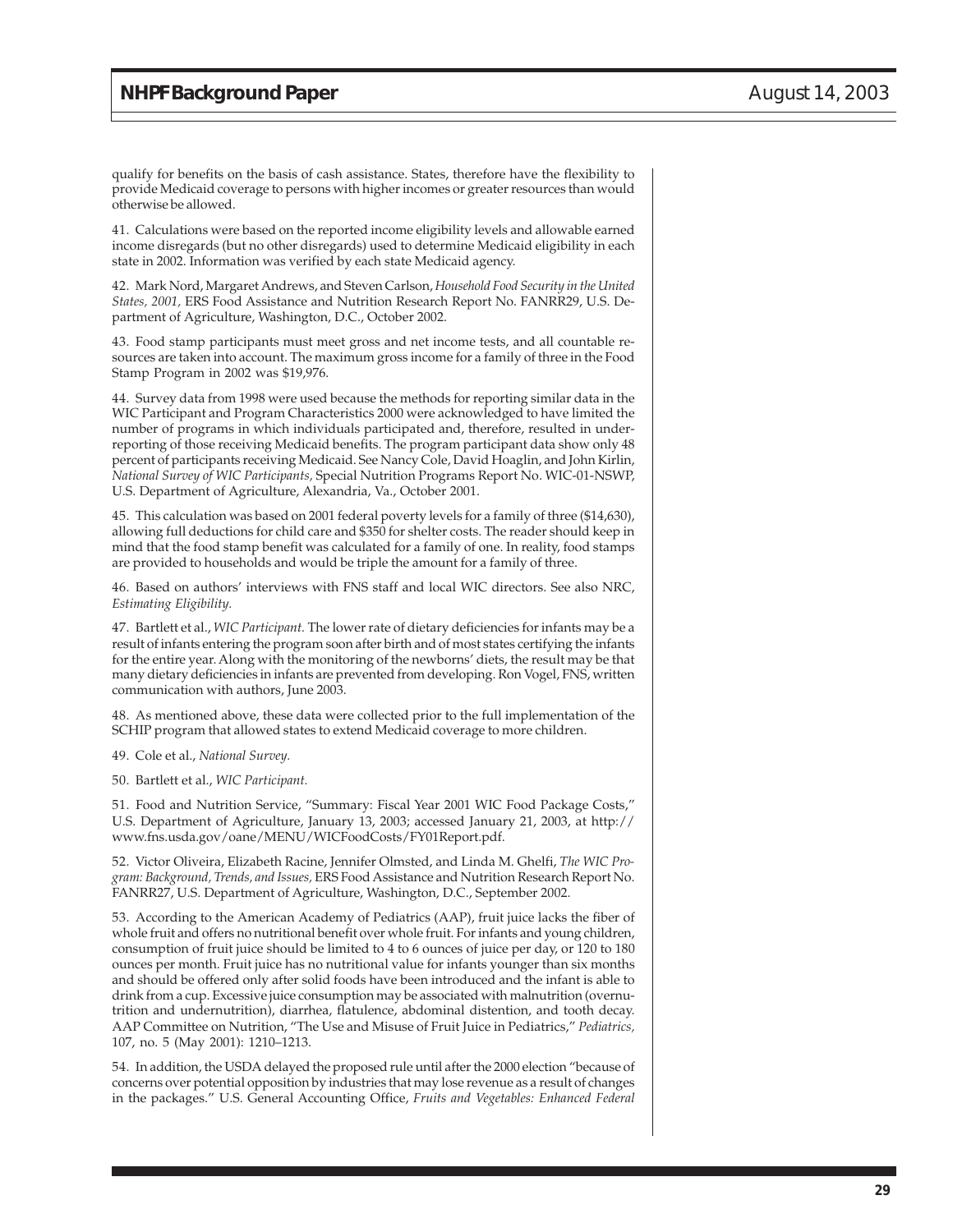*Efforts to Increase Consumption Could Yield Health Benefits for Americans,* GAO-02-657, Washington, D.C., July 2002.

55. Provisional Section on Breastfeeding, "WIC Program," *Pediatrics,* 108, no. 5 (November 2001): 1216–1217. Research suggests that in, addition to its nutritional and health value, breastfeeding may help prevent childhood obesity. William Dietz, "Breastfeeding May Help Prevent Childhood Obesity," editorial, *JAMA,* 285, no. 19 (May 16, 2001): 2506–2507.

56. FNS determines the national minimum breastfeeding promotion expenditure by multiplying \$21.00 by the number of pregnant and breastfeeding participants in the program. This amount, required to be adjusted for inflation each year since 1995, today stands at \$24.80. 42 USC Sec. 1786.

57. From interviews and site visits conducted for this paper, the authors learned that, while nutrition education *classes* lasting 10 to 15 minutes are most typical, in some clinics they may be as short as 5 minutes or as long as 30 minutes. The GAO reported that nutrition education classes ranged from 4 minutes to 17 minutes at the sites visited. GAO, *Food Assistance: WIC Faces Challenges.*

58. Paraprofessionals are typically women from the community who have participated in the program. They usually act as peer counselors and provide some nutritional counseling.

59. Bonnie Randall, Susan Bartlett, and Sheela Kennedy, *Study of WIC Participant and Program Characteristics, 1996,* FNS 53-3198-3-026, U.S. Department of Agriculture, Alexandria, Va., August 1998. Susan Bartlett, Melanie Brown-Lyons, Douglas Moore, and Angela Estacion, *WIC Participant and Program Characteristics, 1998,* Special Nutrition Programs Report No. WIC-00-PC, U.S. Department of Agriculture, Alexandria, Va., May 2000. Bartlett et al., *WIC Participant.* (USDA participant data define overweight for children as weight for height above the 90th percentile. For women, body mass index rates are used.)

60. Morris Green and Judith Palfrey, eds., *Bright Futures: Guidelines for Health Supervision of Infants, Children, and Adolescents* (Washington, D.C.: National Center for Education in Maternal and Child Health, 1999). The Section on Breastfeeding of the American Academy of Pediatrics, the American Academy of Breastfeeding Medicine, and the World Health Organization all recommend that solid foods not be introduced before six months of age.

61. Nazli Baydar, Margaret McCann, Rick Williams, and Eric Vesper, *Final Report: WIC Infant Feeding Practices Study,* U.S. Department of Agriculture, Alexandria, Va., November 1997.

62. GAO, *Food Assistance: WIC Faces Challenges.*

63. Information based on interviews with FNS staff, members of the American Academy of Pediatrics, and local WIC directors conducted in the fall of 2002. See also GAO, *Food Assistance: WIC Faces Challenges.*

64. In describing WIC nutrition education sessions, the local WIC clinic directors interviewed by the authors explained that, due to various influences—time, the presence of children, and session format—it is difficult to capture and maintain the interest of WIC participants. Comments included, "it can be hard to motivate people, and that is why we sometimes must stick with key points" and "participants are there just to pick up vouchers." Still, nearly all clinic directors stated that they are constantly looking for ways to improve the education programs, particularly to make them more interactive in hopes of garnering more interest and attention.

65. Stefan Harvey, "California WIC Voices: A Hard Look at Realities on the Front Line," California WIC Association, Sacramento, Calif., June 2000.

66. Karen N. Bell, *Collaboration between WIC and Managed Care: A Resource Guide*, Emory University, Atlanta, 2001.

67. Oliveira et al., *WIC Program.*

68. GAO, *Food Assistance, WIC Faces Challenges.*

69. S. Rosenbaum, C. Sonosky, K. Shaw, and M. Zakheim, *Negotiating the New Health System: A Nationwide Study of Medicaid Managed Care Contracts,* 3rd ed, vol. 2, part 4 (Washington, D.C.: George Washington University, June 1999).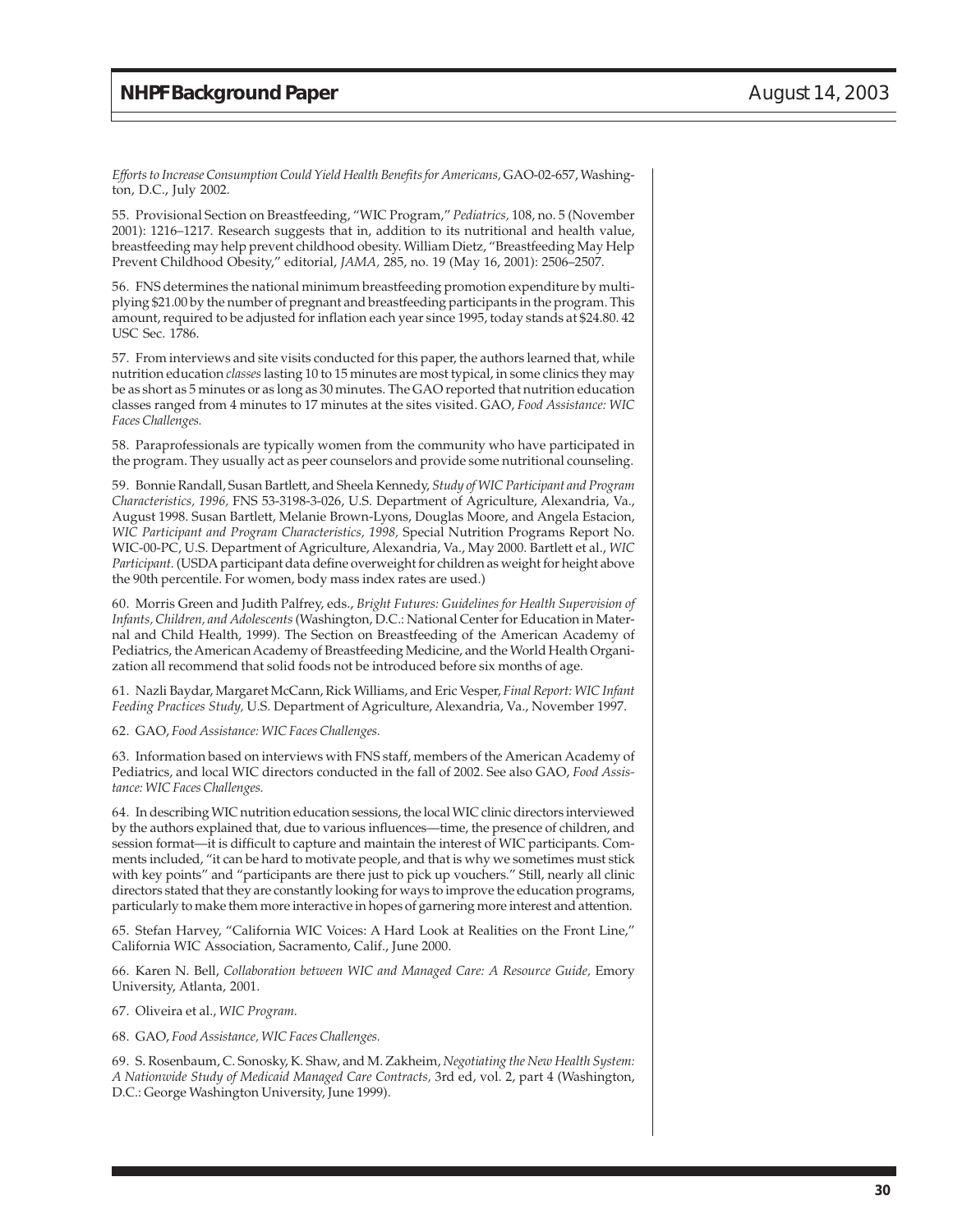70. U.S. Department of Agriculture, "How WIC Helps"; accessed October 18, 2002, at http://www.fns.usda.gov/wic/ProgramInfo/howwichelps.htm.

71. Barbara Devaney, Linda Bilheimer, and Jennifer Schore, *The Savings in Medicaid Costs for Newborns and Their Mothers from Prenatal Participation in the WIC Program,* U.S. Department of Agriculture, Alexandria, Va., 1990.

72. U.S. General Accounting Office, *Early Intervention: Federal Investments Like WIC Can Produce Savings*, GAO/HRD-92-18, Washington, D.C., April 1992.

73. U.S. General Accounting Office, *Food Assistance: Research Provides Limited Information on the Effectiveness of Specific WIC Nutrition Services,* GAO-01-442,Washington, D.C., March 2001.

74. Oliveira et al., *WIC Program.*

75. Lori Kowaleski-Jones and Greg J. Duncan, "Effects of Participation in the WIC Program on Birthweight: Evidence from the National Longitudinal Survey of Youth," *American Journal of Public Health,* 92, no. 5 (May 2002): 799–804.

76. Oliveira et al., *WIC Program.*

77. Lori Kowaleski-Jones and Greg J. Duncan, "Effects of Participation in the WIC Food Assistance Program on Children's Health and Development: Evidence from NLSY," Discussion Paper No. 1207-00, Institute for Research on Poverty, Madison, Wis., April 2000.

78. Pinka Chatterji, Karen Bonuck, Simi Dhawan, and Nandini Deb, "WIC Participation and the Initiation and Duration of Breastfeeding," Discussion Paper No. 1246-02, Institute for Research on Poverty, Madison, Wis., February 2002.

79. Oliveira et al., *WIC Program.*

80. Donald Rose, Jean-Pierre Habicht, and Barbara Devaney, "Household Participation in the Food Stamp and WIC Programs Increases the Nutrient Intakes of Preschool Children," *Community and International Nutrition,* 548–555, 1998.

81. Victor Oliveira and Craig Gundersen, "WIC Increases the Nutrient Intake of Children," *Welfare Reform and Food Assistance,* U.S. Department of Agriculture, Washington, D.C., April 2001.

82. Michael J. Brien and Christopher A. Swann, "Government Intervention and Health: The Impact of WIC Participation on Children," unpublished manuscript, University of Virginia, Charlottesville, Va., March 1999.

83. Besharov and Germanis, *Rethinking WIC.*

84. J. Metcoff, P. Costiloe, W. M. Crosby, S. Dutta, H. H. Sandstead, D. Milne, C. E. Bodwell, and S. H. Majors, "Effect of Food Supplementation (WIC) during Pregnancy on Birthweight," *American Journal of Clinical Nutrition,* 41 (May 1985): 933–947.

85. Besharov and Germanis, *Rethinking WIC*.

86. Besharov and Germanis, *Rethinking WIC*.

87. William Hamilton and Peter Rossi, *Effects of Food Assistance and Nutrition Programs on Nutrition and Health: Volume I, Research Design,* Food Assistance and Nutrition Research Report No. 19-1, Economic Research Service, U.S. Department of Agriculture, Washington, D.C., February 2002.

88. Bitler, Currie, and Scholz, "WIC Eligibility."

89. Institute of Medicine, *Dietary Risk Assessment in the WIC Program* (Washington, D.C.: National Academy Press, 2002).

90. Wyeth, the company that left the WIC program in 1996, also left the domestic infant formula market in 1997, citing as reasons the rapid growth of the WIC program as well as the cost competition in the overall nutrition market. It reentered the market in 1997 as the manufacturer of private-label brands of infant formula for stores such as Wal-mart and Target and no longer participates in WIC. PBM Products, the distributor of the Wyeth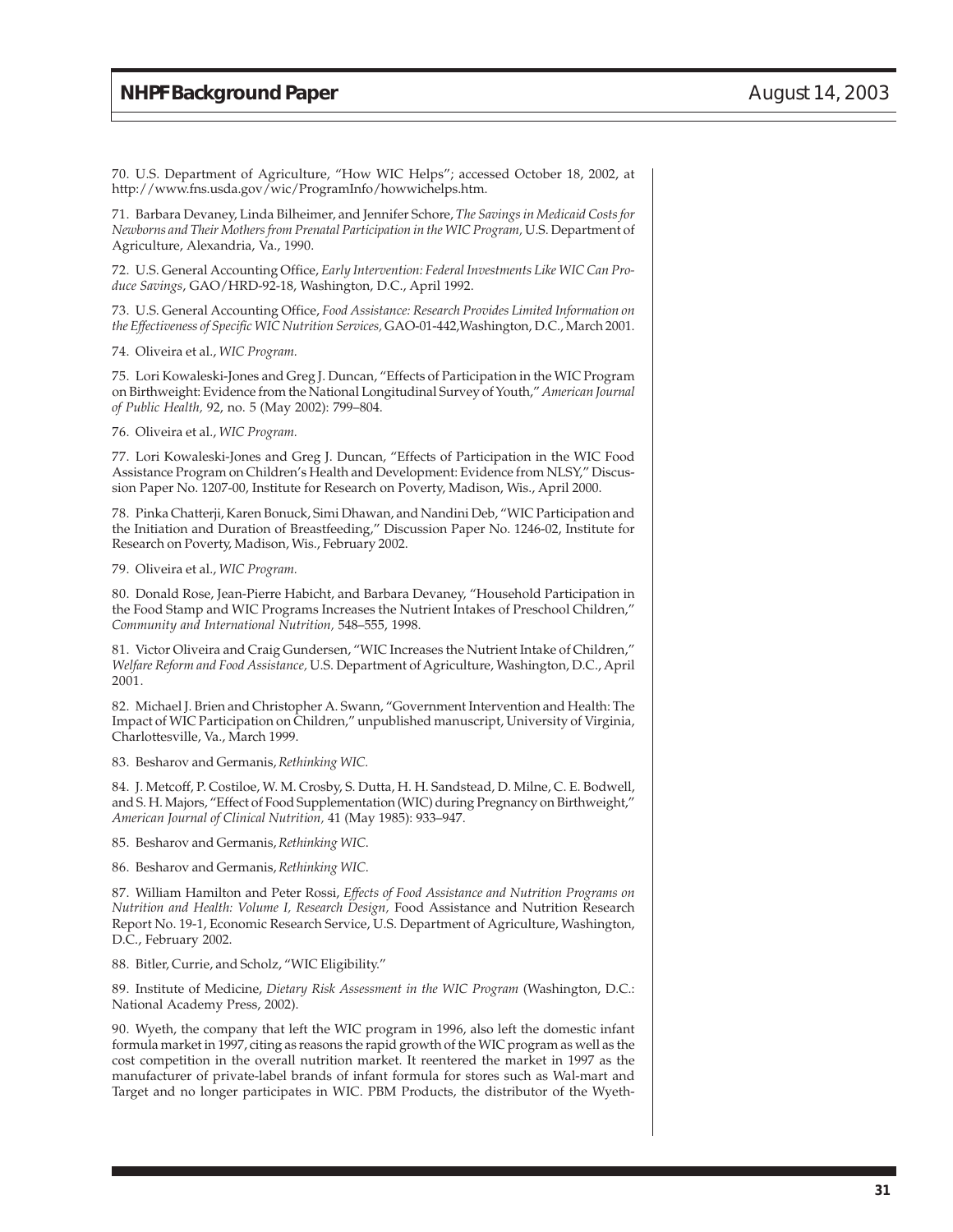manufactured formulas, now aggressively competes on prices by selling infant formula at 40 percent less than Mead Johnson and Ross. Oliveira et al., *Infant Formula Prices.*

#### 91. Oliveira et al., *Infant Formula Prices*.

92. In New York and in a multistate cooperative that includes Arkansas, North Carolina, and New Mexico, current rebate contracts with Mead Johnson are expiring in 2003, and the competitive bidding process produced a bid from only one manufacturer (Mead Johnson). This was a substantially lower level of rebate—down from 98 percent to 65 percent in New York and from 95 percent to 83 percent for the cooperative. New York state WIC program staff report that the lower rebate amount could possibly result in caseload reductions of at least 10 percent.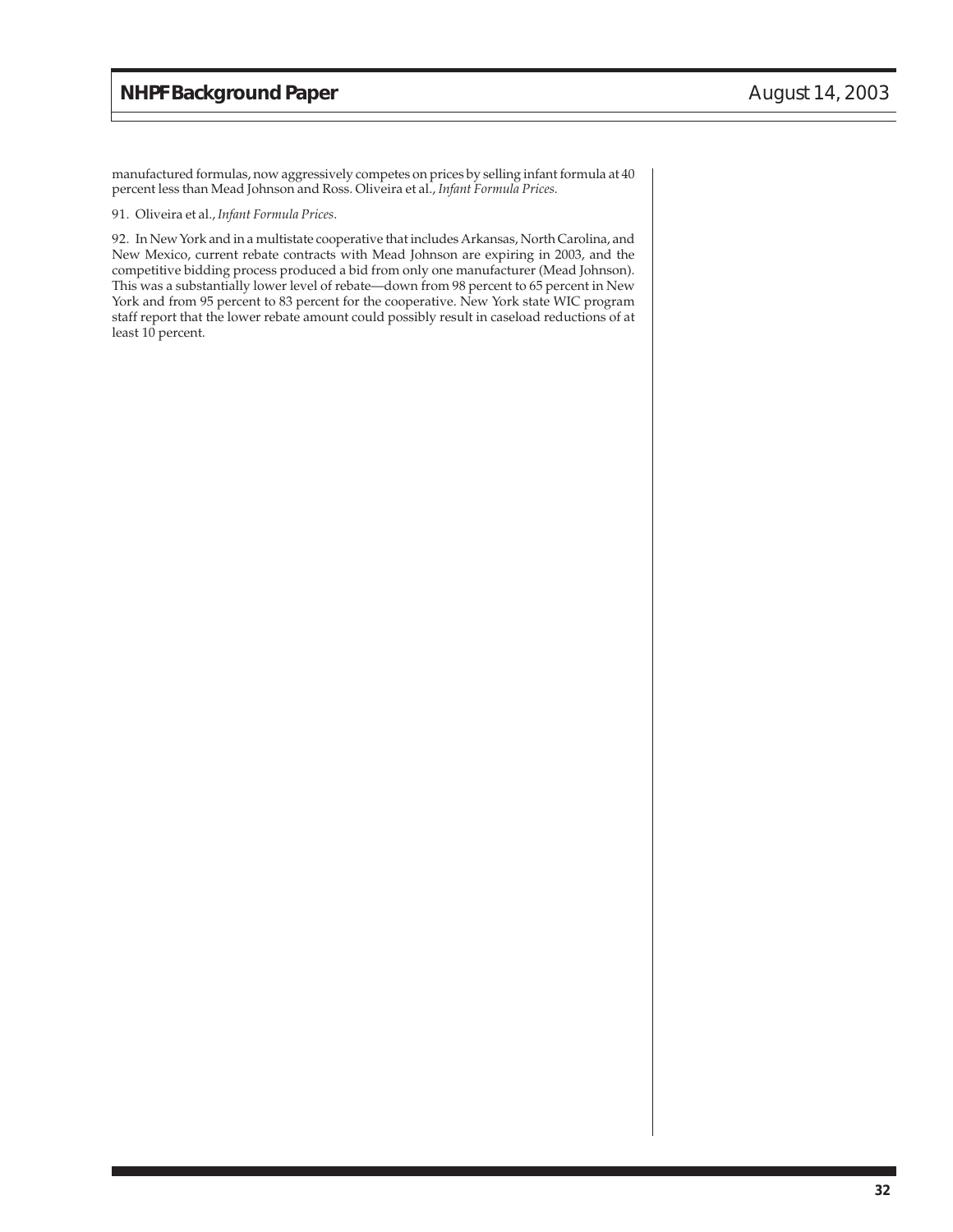#### **APPENDIX — TABLE 1**

# **Maximum Allowable Income for WIC Eligibility, Adjusted for Medicaid Adjunctive Eligibility, by State, 2001**

(income expressed as a percentage of the federal poverty level)

|                | Pregnant<br>Women <sup>a</sup> | Postpartum Women,<br>Not Breastfeeding<br>(through 6 months<br>postpartum) | Infants              | Children<br>(age 1-5) |           |
|----------------|--------------------------------|----------------------------------------------------------------------------|----------------------|-----------------------|-----------|
| ${\bf AL}$     | 185%                           | 185%                                                                       | 185%                 | 185%                  |           |
| $\mathbf{AK}$  | 206%                           | 185%                                                                       | 206%                 | 206%                  |           |
| A Z            | $185\%$                        | $185\%$                                                                    | 185%                 | 185%                  |           |
| ${\bf AR}$     | 207%                           | 185%                                                                       | 200%                 | 200%                  |           |
| CA             | 207%                           | 185%                                                                       | 207%                 | 185%                  |           |
| CO             | 185%                           | 185%                                                                       | 185%                 | 185%                  |           |
| CT             | 192%                           | 185%                                                                       | 192%                 | 192%                  |           |
| DE             | 207%                           | $185\%$                                                                    | 207%                 | 185%                  |           |
| DC             | 200%                           | 200%                                                                       | 200%                 | 200%                  |           |
| <b>FL</b>      | 192%                           | 185%                                                                       | 207%                 | 185%                  |           |
| GA             | 242%                           | 185%                                                                       | 242% b               | 185%                  |           |
| H <sub>I</sub> | 191%                           | 185%                                                                       | 207%                 | 207%                  |           |
| ID             | 185%                           | 185%                                                                       | 185%                 | 185%                  |           |
| IL             | 207%                           | $185\%$                                                                    | $207\%$              | 185%                  |           |
| $\mathbf{IN}$  | 185%                           | 185%                                                                       | 185%                 | 185%                  |           |
| IA             | 250%                           | 185%                                                                       | 250%                 | 185%                  |           |
| KS             | 185%                           | 185%                                                                       | 185%                 | $185\%$               |           |
| KY             | 192%                           | 185%                                                                       | 192%                 | 185%                  |           |
| LA             | 209%                           | 185%                                                                       | 309%                 | 309%                  |           |
| <b>ME</b>      | 207%                           | 185%                                                                       | $207\%$ <sup>d</sup> | 207%                  |           |
| <b>MD</b>      | 257%                           | 185%                                                                       | 207%                 | 207%                  |           |
| MA             | 200%                           | 185%                                                                       | 200%                 | 185%                  |           |
| $\bf MI$       | 192%                           | 185%                                                                       | 192%                 | 185%                  | continued |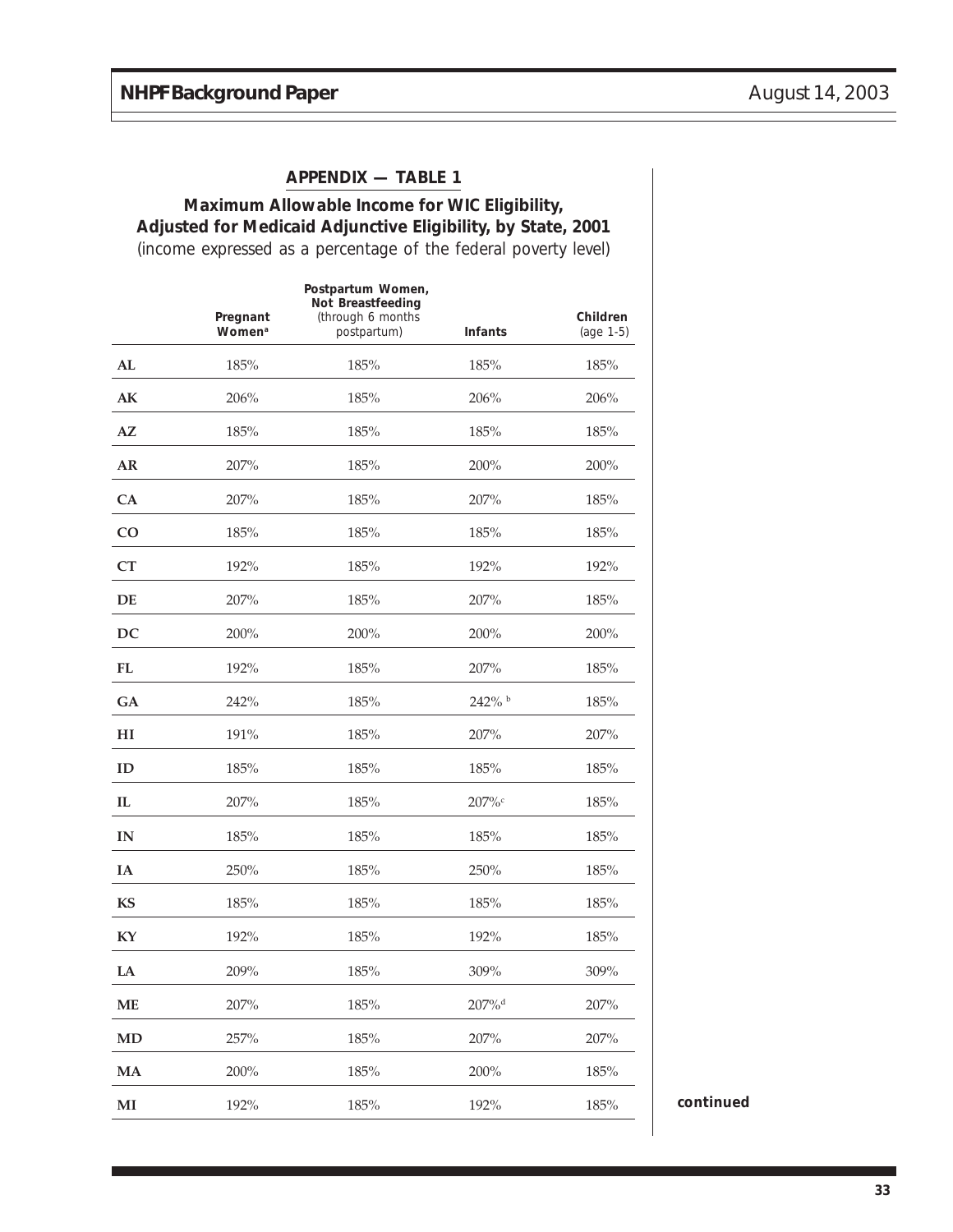|                 |                                | <b>APPENDIX - TABLE 1</b>                             |                |                       |  |
|-----------------|--------------------------------|-------------------------------------------------------|----------------|-----------------------|--|
|                 |                                | (continued)                                           |                |                       |  |
|                 |                                | Postpartum Women,                                     |                |                       |  |
|                 | Pregnant<br>Women <sup>3</sup> | Not Breastfeeding<br>(through 6 months<br>postpartum) | <b>Infants</b> | Children<br>(age 1-5) |  |
| MN              | 287%                           | 275%                                                  | 292%           | 275%                  |  |
| <b>MS</b>       | 192%                           | 185%                                                  | 192%           | 185%                  |  |
| $MO^e$          | 287%                           | 185%                                                  | 300%           | 300%                  |  |
| <b>MT</b>       | 185%                           | 185%                                                  | 185%           | 185%                  |  |
| <b>NE</b>       | 231%                           | 185%                                                  | 231%           | 231%                  |  |
| <b>NV</b>       | 185%                           | 185%                                                  | 185%           | 185%                  |  |
| <b>NH</b>       | 192%                           | 185%                                                  | 307%           | 192%                  |  |
| NJ              | 207%                           | 185%                                                  | 207%           | 185%                  |  |
| NM              | 192%                           | 185%                                                  | 242%           | 242%                  |  |
| NY              | 207%                           | 185%                                                  | 207%           | 185%                  |  |
| NC              | 192%                           | 185%                                                  | 192%           | 185%                  |  |
| <b>ND</b>       | 185%                           | 185%                                                  | 185%           | 185%                  |  |
| OH <sup>f</sup> | 235%                           | 185%                                                  | 309%           | 309%                  |  |
| OK              | 195%                           | 185%                                                  | 195%           | 195%                  |  |
| OR              | 185%                           | 185%                                                  | 185%           | 185%                  |  |
| PA              | 192%                           | 185%                                                  | 192%           | 185%                  |  |
| RI              | 257%                           | 192%                                                  | 257%           | 257%                  |  |
| <b>SC</b>       | 193%                           | 185%                                                  | 193%           | 185%                  |  |
| <b>SD</b>       | 185%                           | 185%                                                  | 185%           | 185%                  |  |
| <b>TN</b>       | 185%                           | 185%                                                  | 185%           | 185%                  |  |
| <b>TX</b>       | 195%                           | 185%                                                  | 195%           | 185%                  |  |
| UT              | 185%                           | 185%                                                  | 185%           | 185%                  |  |
| <b>VT</b>       | 207%                           | 192%                                                  | 307%           | 307%                  |  |
| VA              | 185%                           | 185%                                                  | 185%           | 185%                  |  |
| <b>WA</b>       | 192%                           | 185%                                                  | 207%           | 207%                  |  |

continued